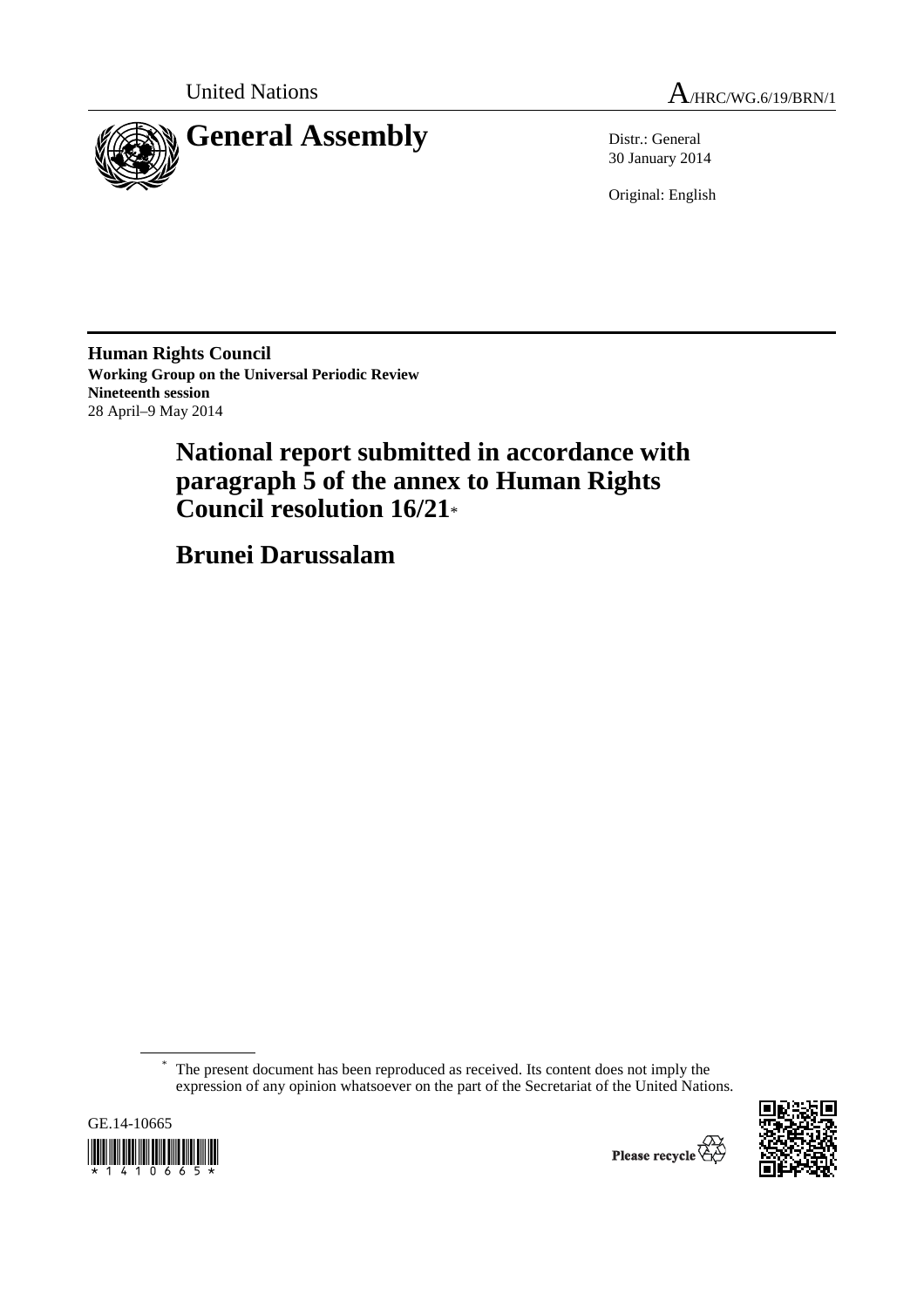# **I. Introduction and methodology (Recommendation 13)**

1. Brunei Darussalam's first national report for the Universal Periodic Review (UPR) was discussed at the 6<sup>th</sup> Session of the Working Group of the UPR on 8 December 2009. Brunei Darussalam accepted 33 recommendations and submitted responses to 25 recommendations at the  $13<sup>th</sup>$  Session of the Human Rights Council (HRC) on 19 March 2010, where its national report was adopted.

2. Since the adoption of the first report, the Government of His Majesty the Sultan and Yang Di Pertuan of Brunei Darussalam has made efforts in its commitment to implement these recommendations through all relevant parties that are active in promoting the welfare and rights of the people, including government agencies, and Non-Governmental Organisations (NGOs).

3. This report of Brunei Darussalam for the second cycle of the UPR was prepared in accordance with the general guidelines for the UPR (A/HRC/DEC/17/119). The report outlines action taken by Brunei Darussalam with regards to the human rights development in the country and implementation of the accepted recommendations mentioned above.

4. The Inter-Agency Expert Group (IAEG), established in April 2008 with the main task of preparing the national report for the HRC, initiated monthly discussions for the UPR in preparation for the drafting of the national report. This national report was compiled after a series of consultations amongst relevant government agencies. NGOs were also consulted during this process.

5. Details of the UPR were disseminated and shared amongst relevant agencies and enquiries/inputs could be sent to the e-mail dedicated to UPR related information at bruneiupr@mfa.gov.bn.

### **II. Developments in the legislative, normative and institutional framework**

#### **A. Legislative Council**

6. On 1 June 2011, the Legislative Council membership was increased from 29 to 33 members which, for the first time, included two (2) women.

#### **B. Government agencies (Recommendation 7)**

7. Brunei Darussalam continues to promote and protect human rights in the country through the inter-agency<sup>1</sup> consultative mechanism, in cooperation with NGOs.

8. The National Council on Social Issues identified 11 social issues that need to be addressed in Brunei Darussalam, namely poverty, housing for the poor, unemployment, social security, community's mentality, immoral behaviour, crime, women issues, family institution, elderly issues and issues of persons with disabilities. Six (6) Special Committees were thus established - the Special Committee on Poverty, Special Committee on Community's Mentality, the Special Committee on Immoral Behaviour, the Special Committee on Crime Prevention, the Special Committee on Family Institution and Women, and the Special Committee on Persons with Disabilities and the Elderly.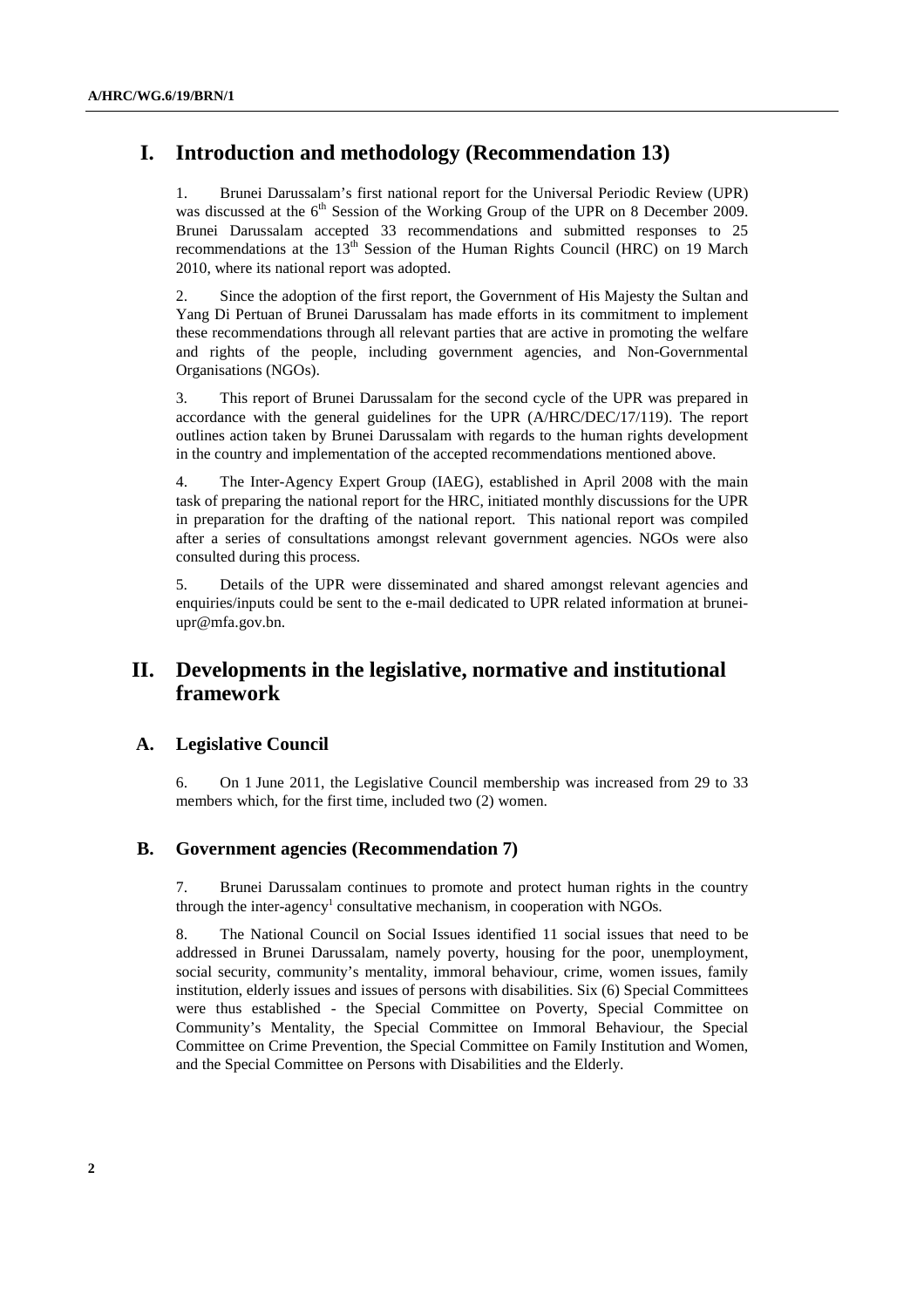#### **C. Domestic legislation (Recommendations 8, 22, 26 and 32)**

9. Various legislations have since been introduced, enforced and/or amended to ensure the continued promotion and protection of human rights in the country. These include:

- The **Syariah Penal Code Order, 2013**, was gazetted on 22 October 2013. It is an Order that relates to laws in respect of Syariah crimes and any matters connected therewith and is aimed at providing basic human rights. The Order will be implemented gradually in three (3) phases to ensure sufficient time to introduce the Order to the public and to allow for its proper and effective enforcement. The Order generally applies to both Muslims and non-Muslims, and its applicability to: i) Muslims only; ii) non-Muslims only, and iii) both Muslims and non-Muslims, depends on the types of offences as stated in the Order.
- The **Children and Young Persons Act (Cap 219)**, provides for the protection and rehabilitation of children and the establishment of the Juvenile Courts and Action Teams on Child Protection. The latter has been enumerated for the purposes of coordinating locally-based services to families, children and young persons in cases where children or young persons are suspected of being in need of protection. To ensure that children are protected whilst under police custody, this Act prohibits them from being associated with adult offenders. It also ensures the protection of their identity with any court proceedings.
- The **Islamic Family Law Act (Cap 217)** and the **Married Women Act (Cap 190)**, amended in 2010, includes provisions dealing with *'dharar syarie'* or domestic violence. Pursuant to the amendments, the laws provide better protection for victims of domestic violence. The laws explicitly define the meaning of domestic violence and provide an extensive protection for abused victims including the issuance of protection orders and expedited orders by the court and the award of compensation to the abused victims.
- The **Employment Order 2009** replaced the Labour Act (Cap 93), to include laws relating to the employment of workers, including immigrant employees and domestic workers. Specific provisions relating to the employment of women, young persons and children are also provided for under this Order.
- The **Compulsory Religious Education Act (Cap 215)**, enforced on 1 January 2013, provides for 7 years of compulsory religious education for all Muslim children. The Act requires every parent whose child has attained a compulsory religious school age to ensure his child is enrolled as a pupil in a religious school in that year and remains as such for the duration of the compulsory religious education.
- The **Penal Code (Cap 22)** was amended in 2012 in order to strengthen the laws to further protect the young and vulnerable from sexual exploitation and also provide prosecutors with a handle to prosecute a wider range of sexual offences. Among the new sexual offences introduced by the amendments are commercial sex, child pornography, prostitution, engaging in sexual activity in the presence of a person under the age of 16, sexual grooming, voyeurism, offences that peruses technology as a medium as well as offences related to the outraging of one's modesty. The new offences of commercial sex with a person under 18 outside Brunei Darussalam (Section 377E) and tour outside Brunei Darussalam for commercial sex with a person under 18 (Section 377F) allow for extra-territorial application on Bruneians who may commit such offences abroad and contributes towards the global fight against child sex tourism.
- The **Workplace Safety and Health Order 2009**, enforced on 1 August 2013, requires all employers to take measures to ensure the safety and health of their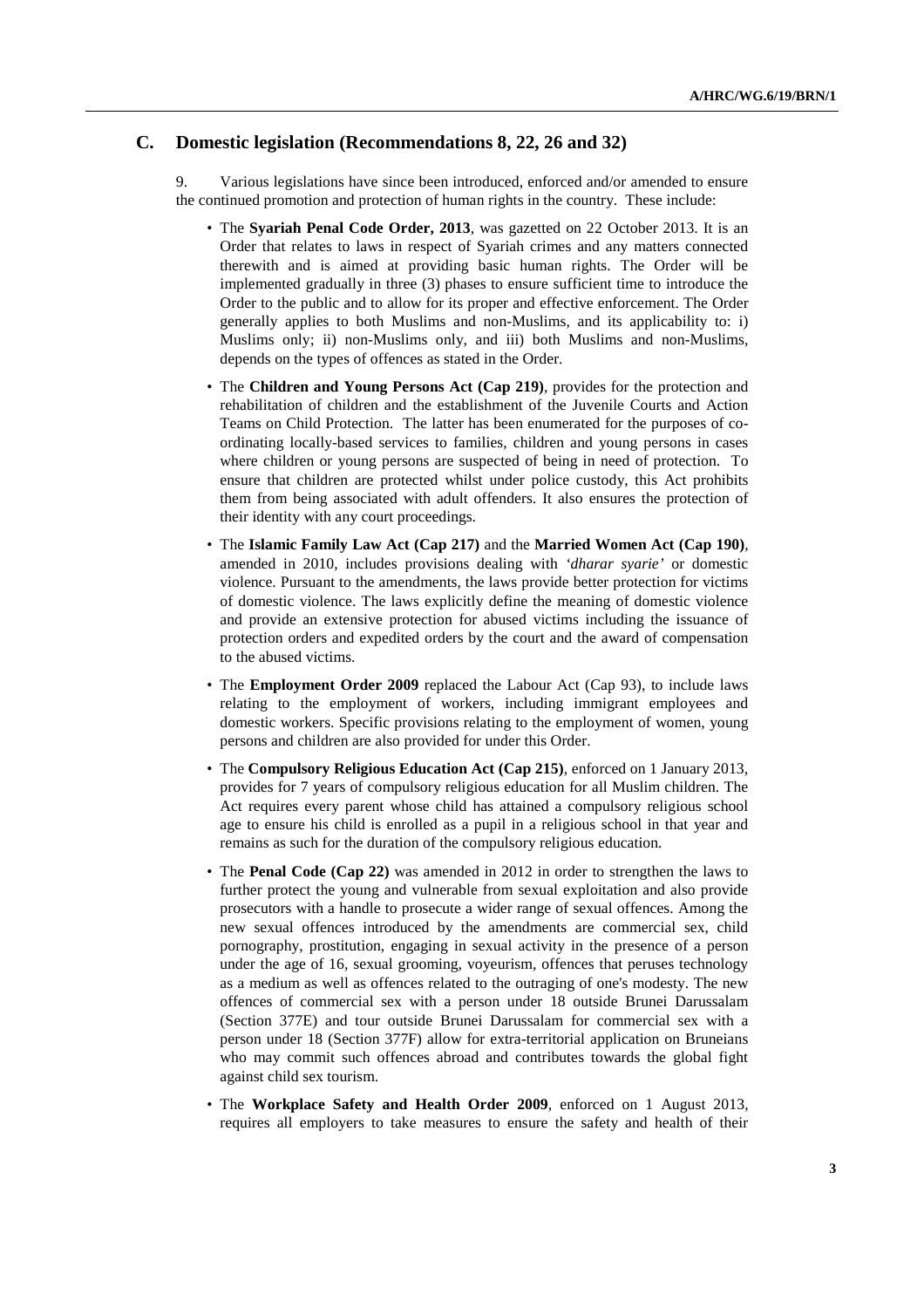employees at work, such as by providing adequate instruction, information, training and supervision. A steering committee<sup>2</sup> has been established for the implementation of this Order. Seminars would be held in the near future to promote awareness on health and safety across the country.

- The **Consumer Protection (Fair Trading) Order 2011** has been enforced and fully implemented with effect from 1 January 2012. The Order is supported by the Cancellation of Contracts Regulation 2011 and the Opt-Out Practices Regulation 2011. The objective of the Order is to protect consumers' interests and uphold their rights against any unfair practices by suppliers. Consumers aggrieved by unfair practice can seek recourse to civil remedies before the Court, provided that the claim is within the prescribed limit and limitation period.
- The **Price Control Act (Cap 142)** enforced on 13 March 1974 was last amended on 26 December 2012. The amendments included a list of price control items and Price Control (Cheap Sale Price) Regulations 2012. The objective of the Act amongst other is to control the price of selected necessity items to help the consumers of Brunei Darussalam especially the low income earners in their daily expenses; to ensure that any promotion and cheap sale price activities are conducted in a healthy manner; and to ensure that any increase in price is at a reasonable level.
- The **Newspaper Act** (Cap 105) regulates printing, publishing, production and reproduction of newspapers in Brunei Darussalam including matters relating to the collection and publication of news and the distribution of newspapers. Conditions on granting permits are determined by the Ministry of Home Affairs. *(addressing recommendation 22)*

# **III. Commitments and pledges (Recommendations 1, 2, 3, 4, 11, 12, and 13)**

#### **A. International**

10. Brunei Darussalam participates in the international fora on human rights related issues, such as education and health.

11. In 2011, Brunei Darussalam ratified the Minimum Age Convention, 1973 (C. 138) of the International Labour Organization to ensure the effective abolition of child labour and raise progressively the minimum age for admission to employment or work.

12. Since 2009, Brunei Darussalam had been reviewing a number of international human rights treaties. The country had become a signatory to the Convention on the Rights of Person with Disabilities since 18 December 2007.

13. On the Optional Protocol to the Convention on the Rights of the Child on the Involvement of Children in Armed Conflict, Brunei Darussalam is amending its Royal Brunei Armed Forces Act 1984 which would thus enable the country to ratify the Optional Protocol.

14. On the Convention on the Rights of the Child, Brunei Darussalam is withdrawing its reservations on paragraphs 1 and 2 of Article 20 relating to the protection of a child without a family, as well as paragraph (a) of Article 21 of the Convention pertaining to the law on adoption.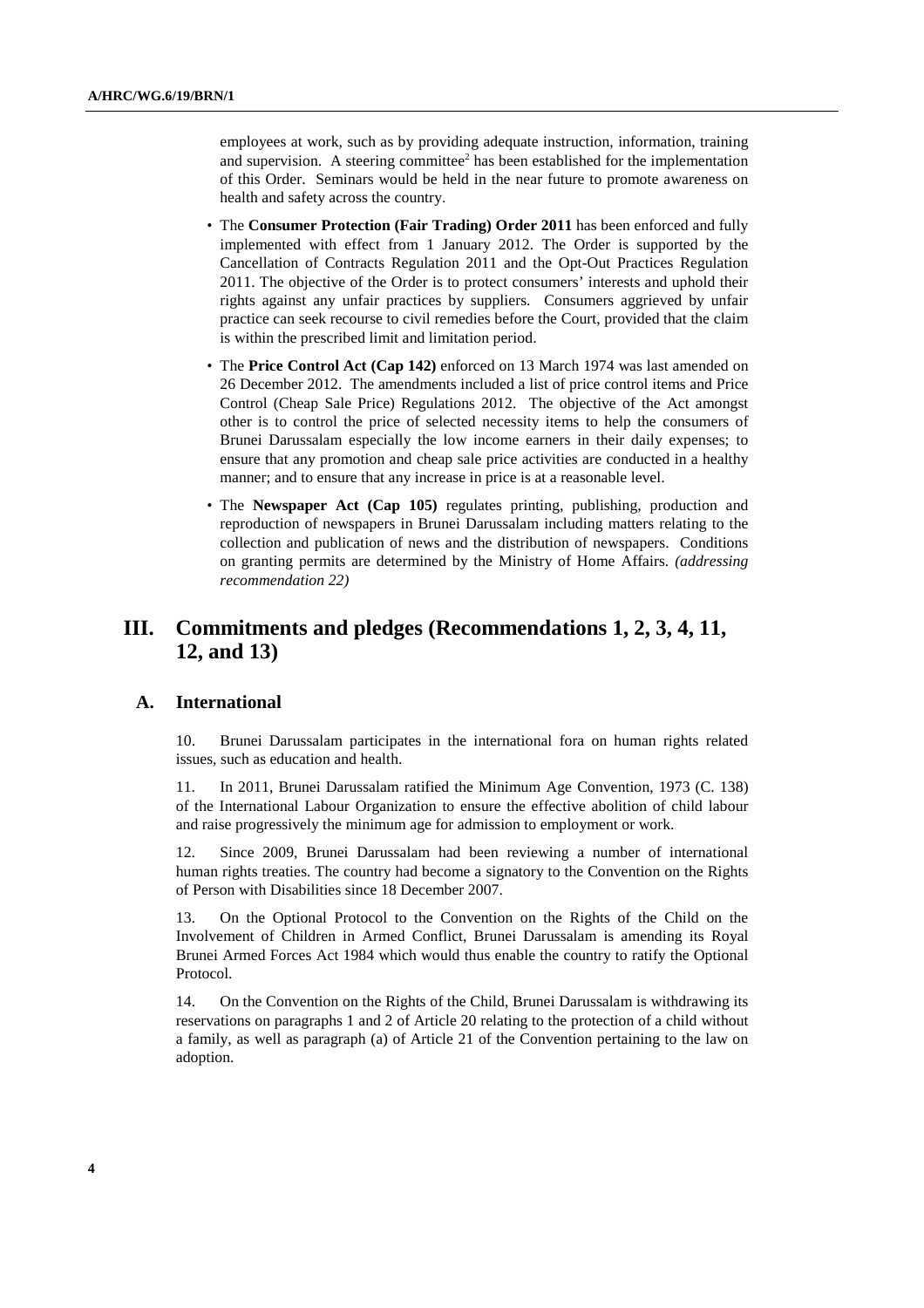#### **B. Regional**

15. Since the establishment of the ASEAN Intergovernmental Commission on Human Rights (AICHR) in 2009, Brunei Darussalam has been an active member in pursuing its mandate and carrying out its functions including the adoption of the ASEAN Human Rights Declaration (AHRD) in Phnom Penh, Cambodia, on 18 November 2012. Furthermore, Brunei Darussalam, as Chairman of AICHR in 2013, had initiated the implementation of the AHRD. This includes organising awareness raising activities as well as considering the development of other ASEAN human rights instruments.

16. Since 2010, Brunei Darussalam has hosted a number of AICHR related meetings including the  $5<sup>th</sup>$  Meeting of the Drafting Group on the AHRD in December 2011; Special Meeting of the AICHR, the 2<sup>nd</sup> Regional Consultation of AICHR with ASEAN Sectorial Bodies and the  $8<sup>th</sup>$  Meeting of AICHR on the AHRD in August 2012; the 11<sup>th</sup> Meeting of the AICHR in February 2013; and the  $13<sup>th</sup>$  Meeting of the AICHR in December 2013.

17. Brunei Darussalam also actively participates in the work and/or activities of the ASEAN Commission on the Promotion and Protection of the Rights of Women and Children, which was established in April 2010. In October 2012, the First ASEAN Ministerial Meeting on Women was held at Vientiane, Lao PDR, to further strengthen ASEAN's cooperation on women empowerment and gender mainstreaming.

18. Brunei Darussalam is involved in a number of regional human rights related mechanisms including the ASEAN Committee on Women (ACW), the ASEAN Confederation of Women Organization (ACWO), and the Senior Officials Meeting on Social Welfare Development. Through the ACWO, ACW and Southeast Asia Women's Caucus on ASEAN, the Council of Women of Brunei Darussalam (CWBD) brings an analytical approach to the structural causes that permit the violation of women's rights and its required remedies.

19. Apart from AICHR, Brunei Darussalam also hosted the  $7<sup>th</sup>$  Meeting of the ASEAN Declaration on the Protection and Promotion of the Rights of Migrant Workers (ACMW)- DT meeting in January 2013, as well as the  $6<sup>th</sup>$  Meeting of the ACMW held in May 2013. The meetings discussed a draft ASEAN instrument on the protection and promotion of the rights of migrant workers as well as the ASEAN Committee on the Implementation of the ACMW work plan and the ASEAN Labour Ministers' Work Programme (2010–2015).

20. Brunei Darussalam actively participates in the ASEAN Heads of Specialist Unit meetings to exchange information and foster international cooperation to combat Trafficking-in-Persons (TIPs) offences in the region. It is also currently participating in the Experts' Working Group on the development of the ASEAN Convention on TIPs, as well as the Regional Plan of Action on TIPs.

#### **C. Collaboration between Brunei Darussalam and international bodies related to human rights**

21. Brunei Darussalam has received visits from representatives of international bodies relevant to human rights including the United Nations Children's Fund (UNICEF), and the United Nations Educational, Scientific and Cultural Organization (UNESCO).

22. Technical assistance has been given on programmes relating to children such as regulating and monitoring the quality of early childhood education. Trainings for relevant teachers and officers are provided through workshops, seminars and conferences for personnel dealing with early childhood education. These activities are held in cooperation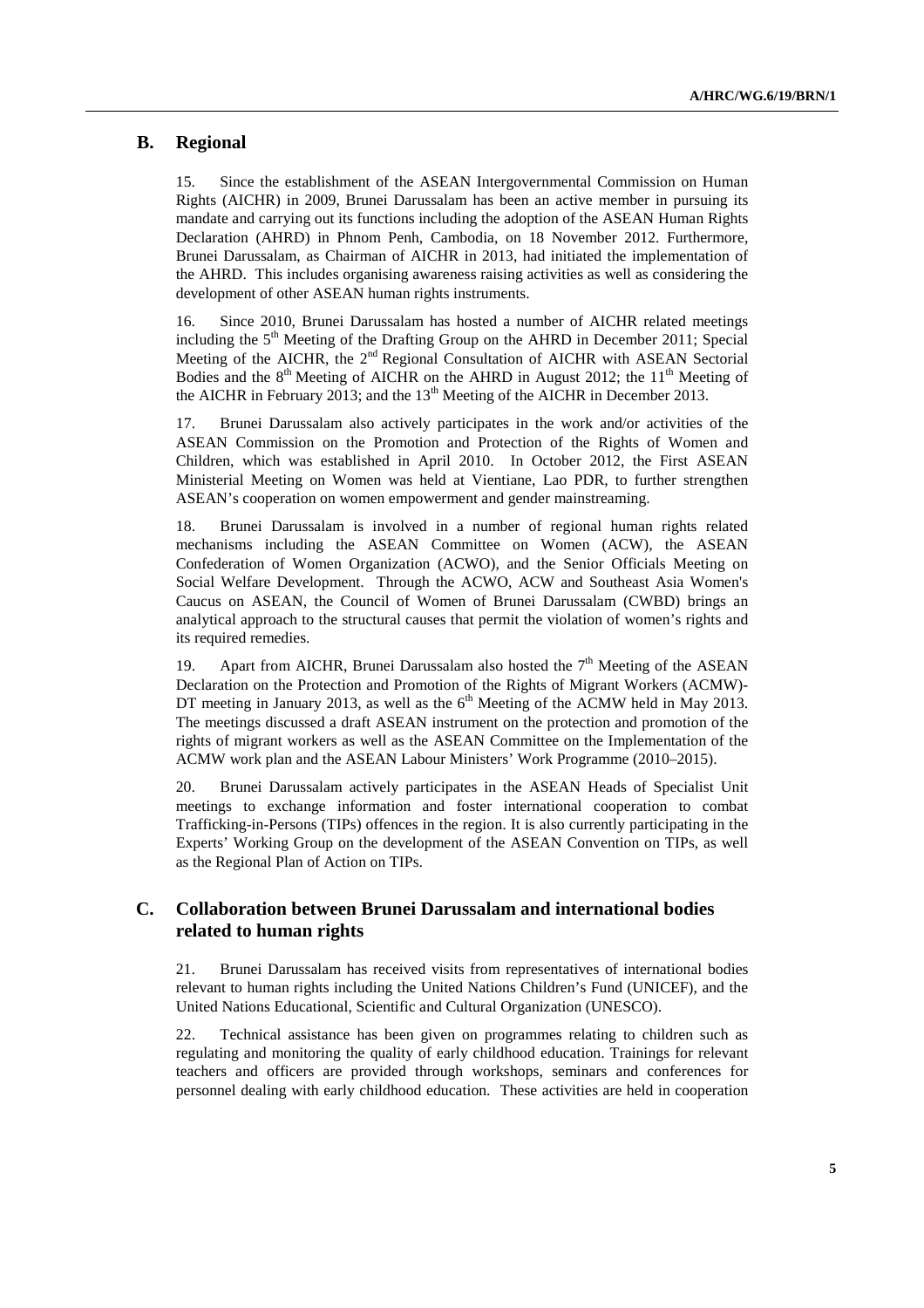with the Asia-Pacific Regional Network on Early Childhood's, which plays a potential role in support of policy and advocacy in the region.

23. A number of UNICEF representatives had visited the country and agreed to assist in areas such as implementing national standards on child protection and welfare homes, and the services and provision on child protection in the country.

24. The Ministry of Education, through the technical assistance of UNICEF, has engaged the International Child Resource Exchange Institute from California, U.S.A. A feasibility study on the provision of high quality Early Childhood Care and Education for children aged 3 and 4 is currently on-going. The outcome of the study will cover recommendations in areas such as teacher training and education, and possible models of Early Childhood Care and Education appropriate to the country's cultural and socioeconomic background.

25. Brunei Darussalam also works with the UN Women through the ASEAN framework, in terms of accessing technical assistance on innovative programmes and strategies to foster women's empowerment and gender equality.

# **IV. Updates on the promotion and protection of human rights and follow-up action on the recommendations accepted in the first session of the Universal Periodic Review (2009) (Recommendations 10, 14, 26, and 32)**

## **Wawasan 2035 and the 10th National Development Plan 2012-2017**

26. Brunei Darussalam remains committed to advance itself as a nation with highly skilled, well-educated and accomplished citizens; a high quality standard of life; and a dynamic and sustainable economy, as outlined under the Brunei Vision 2035 (*Wawasan Brunei 2035*). Towards realising these goals, Brunei Darussalam is currently in the Tenth Series of its National Development Plan (2012–2017), which emphasises on national development efforts that can generate faster and higher economic growth.

27. The Plan outlines six (6) strategic development thrusts which include efforts to further diversify its economy through the promotion of investment, enhancing quality of education, improving productivity, encouraging research and innovation as well as fostering a more conducive business environment. In addition, Brunei Darussalam also continues to provide better infrastructure and facilities for its population, encourage greater opportunities for women, improve social safety nets for all, and maintain high standards of governance in the public and private sectors.

28. Towards ensuring timely and effective results, a monitoring and evaluation mechanism has been put in place to ensure that policy measures are aligned and that projects can be carried out and completed as targets. With this Plan, the use of alternative financing opportunities would also be considered.

#### **National achievement in the Millennium Development Goals (MDGs)**

29. A steady progress has been observed in the country's achievement of the MDGs with almost all of the targets already been reached. Brunei Darussalam is progressively improving on equity through the introduction and implementation of various social safety net programmes, provision of equal educational opportunities, as well as in the sustainable safeguard of its environment and natural resources.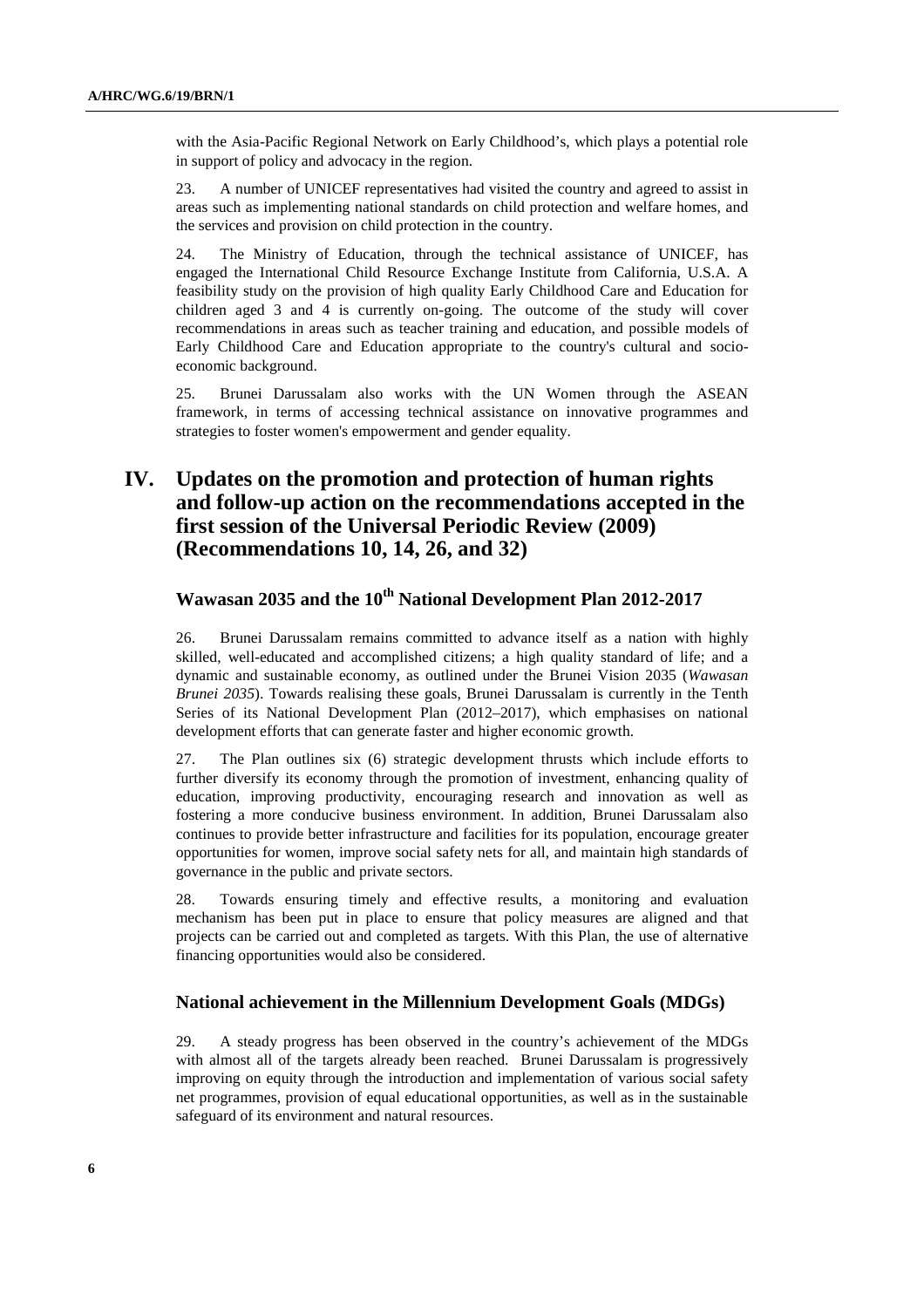30. Brunei Darussalam continues to maintain the status in achieving most of the health related targets set in the Millennium Development Goals. These include significant reductions in under-five mortality rate, infant mortality rate and has consistently maintained very low maternal mortality ratio. This can be attributed to the high access to reproductive health care, immunisation programmes as well as almost 100% deliveries in hospitals by skilled health personnel. The prevalence of HIV/AIDS in Brunei Darussalam also remains at a very low level.

#### **The institution of family and safeguarding the rights of vulnerable groups**

31. In Brunei Darussalam, the family institution represents the basic core of society which epitomises a solid foundation that every member of the community can depend on. Despite the emergence of nuclear family structures, the extended family system still represents a dominant family structure throughout the country. The reliable support system characterised by the extended family structure has managed to promote bonding and cohesiveness with the family and society that, in turn, develops into a strong basis for social safety net. Recognising of the important role that strong and harmonious family institutions play in shaping a community to be more resilient and progressive, the first Sunday of May has been declared as Brunei Darussalam's National Family Day starting in May 2012. The day commemorates the importance of the family unit as the backbone of society and as the basic unit of support, love and care for an individual.

32. Realising that human resources are its most valuable asset, Brunei Darussalam places priority on the social welfare and development of its people, including women, children, persons with disabilities and the elderly. Various policies, community programmes, and social services have been undertaken or introduced in caring for the vulnerable groups of this country.

33. The Special Committee on Family Institution and Women<sup>3</sup> was established in order to better coordinate national efforts towards strengthening family institutions as well as promoting and protecting the rights of women. The Plan of Action on Family Institution and Women is currently implemented to coordinate national efforts towards promoting and protecting the rights of women and the family institution. Eight (8) priority areas have been identified namely: Strengthen Family Institution; Work Life Balance; Economy; Women and Legal Rights; Information on Families; Health; Education; and National Mechanism for Women Empowerment.

34. Recipients of welfare benefits are also provided with a micro-credit financing scheme called the Self-Reliance Scheme, established in June 2006. This scheme helps to alleviate the financial burden of poor families and reduce their dependence on welfare benefits in order to support their livelihood by stimulating a culture of self-sustenance. In January 2011, this scheme was re-designed and renamed as the Empowerment Programme to incorporate mandatory training on entrepreneurship, business, and financial management as well as self-development to ensure business competence and sustainability.

#### **A. Children (Recommendations 4, 17, 20, and 21)**

35. The 2012 National Statistics indicated that children comprised 33.7 per cent of the country's population and hence Brunei Darussalam has made numerous efforts, including various legislations to promote and protect their rights.

36. The Government of Brunei Darussalam, through the Community Development Department, continues to carry out its functions in promoting, protecting and safeguarding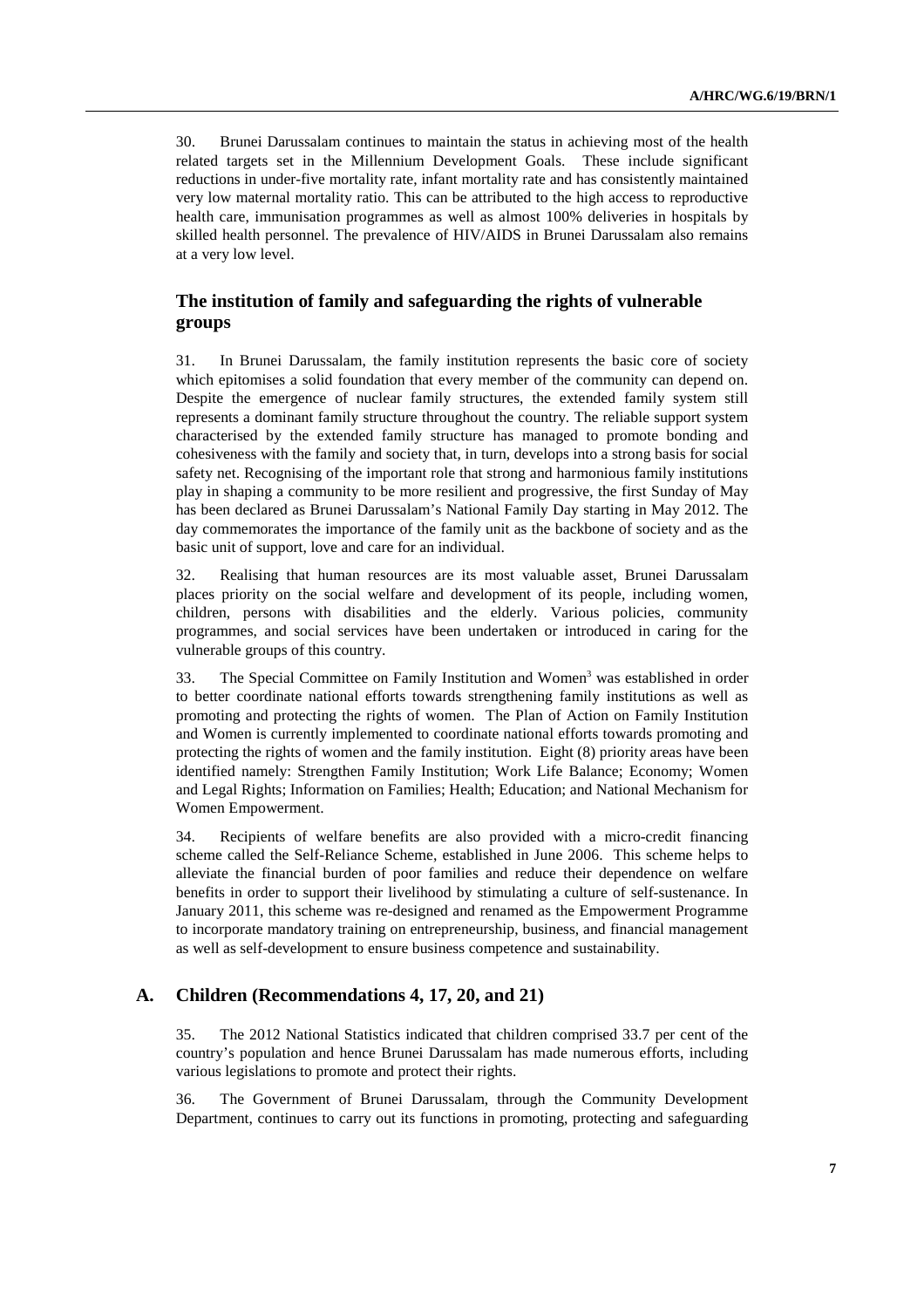the rights of children in the country which include counselling, intervention, monthly welfare allowance, public awareness campaigns; programmes on probation and community services for children offenders; and celebrating Universal Children's Day at the national level.

37. Brunei Darussalam is currently implementing the Plan of Action on Family Institution and Women which also covers children issues which includes the strengthening of parenting skills; promoting moral integrity among school children; propagation of child online protection; and providing residential schooling, home tuition educational subsidies and transportation for children from poor families, In implementing these programmes, Government agencies are strongly supported by NGOs, the corporate sector and all levels of the community.

38. Various awareness activities, such as roadshows and talks, on domestic violence and child abuse have continued to be held throughout the country. Public education campaigns on the rights of the child and the negative consequences of child abuse are constantly conducted through schools, mass media and at the grass roots level by various government agencies and NGOs. Children are also regularly informed and consulted on their rights through regular road shows to schools. Protection and rehabilitation programmes include welfare benefits, which comprise sustenance allowances, education allowances and disability allowances; counselling; family conferencing; regulating and monitoring of child care centres and home shelters.

39. Brunei Darussalam has also introduced the Temporary Foster Care Scheme aimed at giving the children who are in need of protection and care, a placement with a family institution where the children will receive love, guidance, and attention. Proper guidelines are in place to ensure the eligibility of the temporary foster parents.

40. In March 2010, the Juvenile Court was established which is presided over by a Juvenile Court Magistrate that deals with three (3) categories of cases: (i) criminal offences committed by juveniles; (ii) juveniles who are beyond parental control; and (iii) juveniles who are in need of care and protection orders. The introduction of the juvenile justice system has empowered Magistrates with alternative sentencing options which include the making of probation orders, community service orders, and placement in an approved school, home or a detention centre. The Juvenile Court is committed to rehabilitating and reintegrating young offenders back into society in order to preserve and safeguard their future**.**

41. The Probation and Community Service Unit<sup>4</sup>, under the Department of Community Development, Ministry of Culture, Youth & Sports, assists the Juvenile Court in deciding the appropriateness of youth and adult offenders for probation; supervising probationers; arranging and managing community service; and developing and conducting rehabilitative programmes.

42. Under the provisions of Children and Young Persons Act, Chapter 219, the Action Team on Child Protection<sup>5</sup> was established to oversee cases of child abuse which include corporal punishment. A Standard of Procedure was also developed to investigate cases of child abuse. Awareness campaigns and parenting skills programmes are constantly conducted to educate the public and parents on alternative forms of discipline.

43. Brunei Darussalam submitted its combined second and third periodic reports to the Committee on the Rights of the Child in October 2013.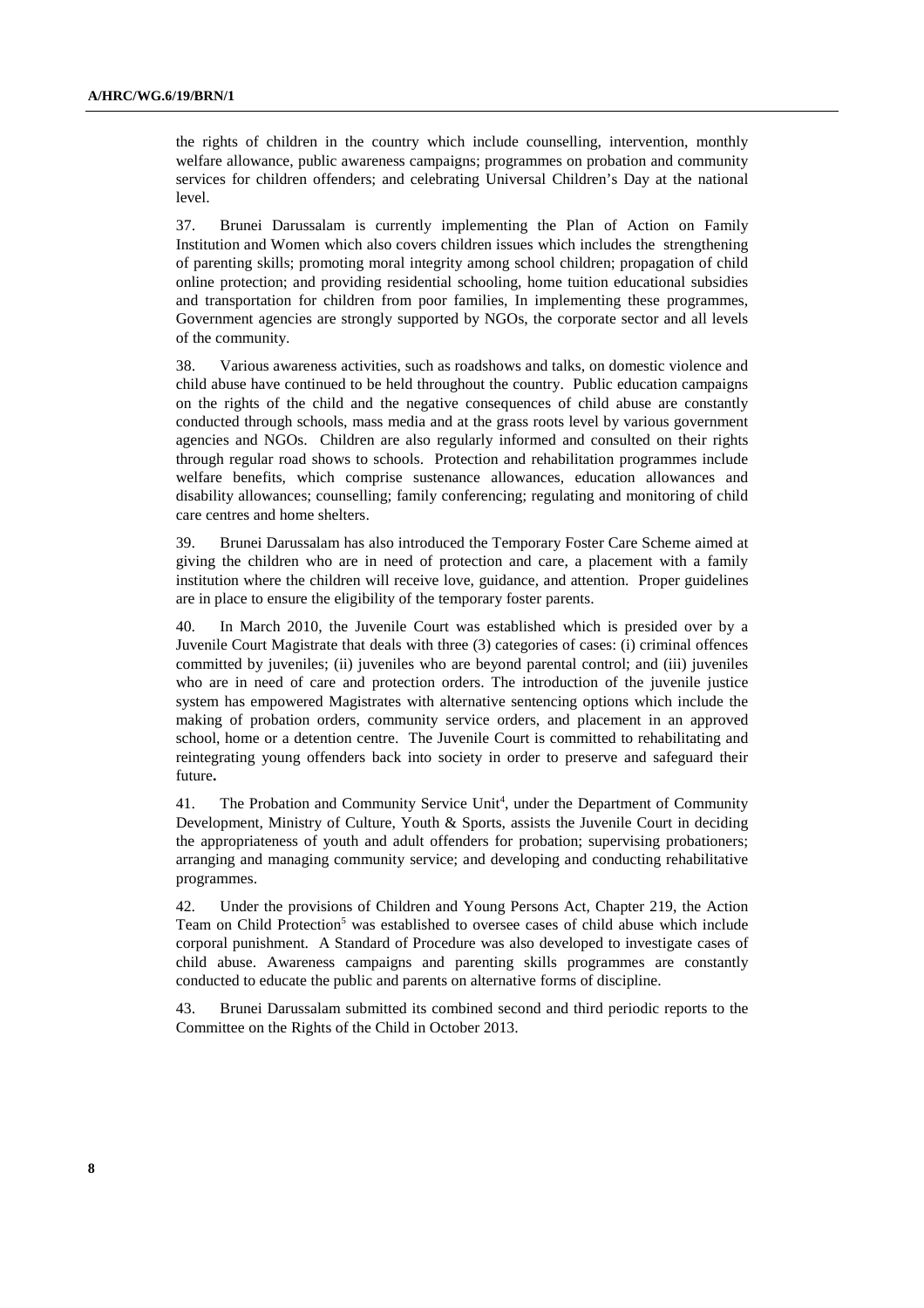#### **B. Women (Recommendations 14, 15, and 16)**

44. Women have contributed actively to decision-making processes and attained senior positions in various legal, political, financial and managerial professions. The highest posts attained included Ambassador-at-Large, Attorney-General with ministerial rank, Deputy Minister, Permanent Secretaries, Auditor-General, Solicitor-General, Accountant-General and as Chief Executive Officers in both the public and private sectors including banks. Two of the four universities<sup>6</sup> in Brunei Darussalam are currently headed by women. Women also serve in Islamic institutes of higher education and as Prosecutors both in the Syariah courts and Civil courts.

45. The Government of Brunei Darussalam encourages equal opportunities for women in the workforce and in nation building as mentioned in the 'Economic Strategy' of the Strategy and Policy Development Outline.

46. The Employment Order 2009 provides conditions relating to maternity benefits which a pregnant woman in confinement is entitled to, including rest, pay and prohibition against termination during maternity leave. In January 2011, the Maternity Leave Regulation was introduced as a measure towards coordination of the pre- and post-natal needs as well as the health interest of working mothers. Under the new regulation, women are now entitled to 105 days of maternity leave as opposed to 56 days pre-2011. Other new regulations recently introduced effectively removed discrimination against women civil servants such that women civil officers now receive the same fringe benefits as men civil servants in the area of housing, educational allowances for children; and 4-yearly travel allowances for the family.

47. In April 2011, the Council of Women of Brunei Darussalam established a counselling unit to tackle cases of domestic violence, particularly towards women, and supporting government initiatives in tackling such issues. The unit organises community counselling and conducts parenting skill programmes for parents.

48. Women issues are being addressed and coordinated through the Plan of Action on Family Institution and Women, particularly to increase efforts in helping single mothers, women with disabilities and poor women to attain economic reliance through employment, entrepreneurship and capacity building. This Plan also stipulates the need to review national legislations and regulations so as to incorporate the gender perspective and women's rights in the workplace as well as to mobilise technical and financial support for women in need. Empowerment programmes and its supporting mechanisms are also undertaken for the advancement and development of women in the country. All these programmes are implemented in close cooperation among Government agencies, NGOs, the corporate sector and all stakeholders within the community.

49. In April 2012, Brunei Darussalam submitted its combined initial and second periodic reports to the Committee on the Elimination of All Forms of Discrimination against Women.

#### **C. Persons with disabilities (Recommendation 14)**

50. The Special Committee on Persons with Disabilities and the Elderly<sup>7</sup> is currently implementing its Action Plan on Persons with Disabilities that includes issues on advocacy; health; protection; education; employment; finance; participation in the community; volunteerism; accessibility; transportation; and database on persons with disabilities.

51. The Government's efforts in promoting and protecting the rights of persons with disabilities in Brunei Darussalam are strongly supported and complemented by various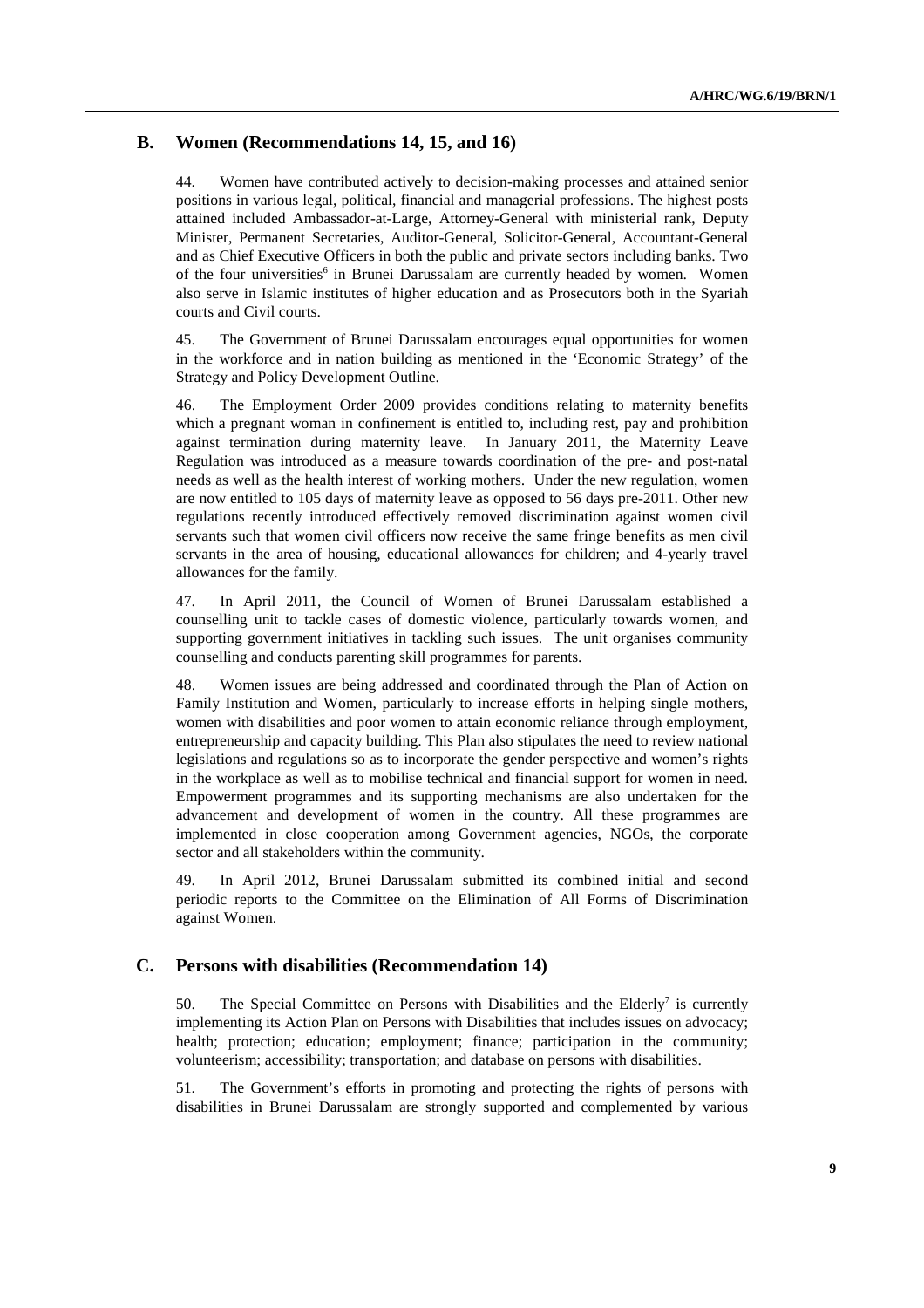NGOs which look after the welfare of specific disability causes. Acknowledging the NGOs' work, the Government has allocated a complimentary site upon which they can build permanent premises for their offices and service facilities. In addition, a special budgetary allocation is made available for these NGOs to apply for financial assistance in order to cover their operational and capacity building activities. Another financial assistance scheme has also been introduced in the form of voluntary salary deductions by public servants who wish to donate to the NGOs. A public donation drive through the Short Messaging Service was also initiated.

52. Brunei Darussalam also observes and organises programmes or activities to commemorate the International Day for Persons with Disabilities; Autism Day; White Cane Day; International Deaf Day; and Down-Syndrome Day in cooperation with NGOs.

53. Discussions to formulate legislations on Persons with Disabilities are on-going with the view to promote inclusive society and address various issues, which includes access to infrastructure, education, health, recreation and sports, culture and information. These would ensure the promotion and protection of the rights of persons with disabilities from a rights-based approach.

54. A building control order is also being drafted with the provision to ensure unhindered access for all persons into public and private buildings and facilities.

#### **D. The elderly (Recommendation 14)**

55. Brunei Darussalam continues to safeguard the welfare of the elderly by maintaining strong family ties supported by the core value of the extended family system which continues to be widely practised. As of November 2013, the Old Age and Disability Pensioners registered under the Department of Community Development is just over 25,000 people.

56. To ensure that no citizen is deprived of basic human needs, the Government of Brunei Darussalam has implemented and promoted various social safety net programmes. The country launched the 'Caring for the Elderly Project' with the objectives to: (i) maintain family values; (ii) enhance the obligation of children and next of kin to care for their aged parents or family members; (iii) ensure the quality of life of the elderly are maintained; and (iv) raise public awareness on the need to care for the elderly.

57. In 2013, the Senior Citizens Activity Centre was established. Its objectives are to: (i) meet the needs of the elderly such as to continue to enjoy an active life and be able to engage in activities; (ii) act as a community support centre for organising activities involving the community in the nation's development; and (iii) further encourage self-help amongst the elderly and encourage experience sharing with the younger generation of the community.

#### **E. Youth**

58. Towards strengthening the nation's capacity and capability to support greater competitiveness and develop highly specialised professionals in all economic sectors, a Human Resource Development Fund has been set up. The objective of this fund is aimed towards ensuring that education and training opportunities are made available in order to develop a more marketable local workforce, and reduce dependency on foreign labour. The fund supports programmes and schemes which are targeted especially for youths and those within the working age. It also covers the provisions of scholarships and training in line with the need of the industry. Such programmes and schemes include: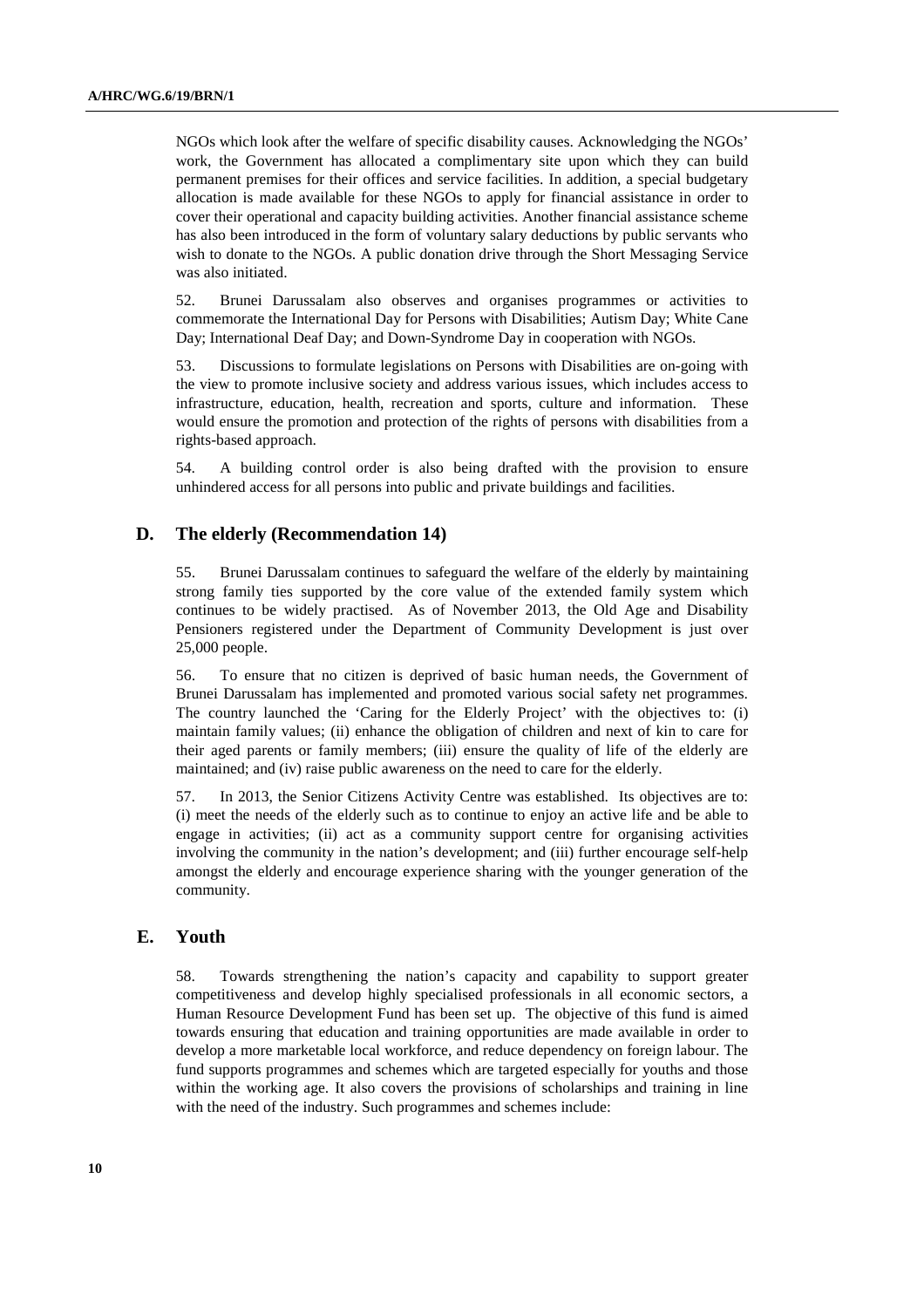- Technical and Vocational Education Scholarship Scheme: This scheme provides opportunities to 'O' and 'A' Level school leavers with financial difficulties to pursue further studies in local private institutions;
- Human Capacity Building in the Private Sector Scheme: This scheme aims to further strengthen the private sectors in the country, by providing opportunities for employees, especially those that do not have the financial means, to upgrade their academic and professional qualifications; and
- Training and Employment Scheme: This scheme aims to promote youth development through the provision of practical trainings and work related experiences to enhance competencies and increase skills required for employment.

59. Another initiative towards youth empowerment is the establishment of the Youth Development Centre in 1996 under the Ministry of Culture Youth and Sports. The Centre which caters for Bruneian youths aged between 18 - 40 years old has the following objectives:

- To provide skill training and self-development for youths who are unable to continue formal education, and those who are currently unemployed;
- To provide assistance and consultation on job opportunities to both youth and employers; and
- To provide training for youth to build up their capacity to become successful entrepreneurs in the future.

60. Currently the Centre offers nine courses under the Youth Development Programme including ICT; Culinary & Banquet; Cakes & Pastry; Beauty Therapy; Fashion Design & Embroidery; Plumbing & Pipe Fitting; Vehicle Body Repair; Welding Fabrication; Air Conditioning & Refrigeration. It has introduced and conducted a number of new courses in accordance with the requirements of the job market such as Scaffolding Course, Heavy Vehicle Driving Course and Computer Aided Drafting and Design Course.

61. The Centre also conducts several short-term programmes aimed at empowering the youth in the country. The Empowering Programme is designed to help the less fortunate community, especially the recipients of welfare assistance and former ex-drug addicts so that they will be able to use their newly acquired knowledge and skills to seek jobs or open up small businesses with the ultimate goal to improve themselves, alleviate poverty and be independent.

62. The Brunei Darussalam National Service Programme (PKBN) which started with three pilot projects launched in December 2011, is now a full-fledged voluntary programme. It is designed specifically to develop youths, both physically and spiritually, in order to make them more resilient, responsible, and well-disciplined. It focuses on 4 main components, namely: i) Self-Resilience, Nationhood and Religious Component; ii) Physical and Discipline Training Component; iii) Community Service Component; and iv) Entrepreneurship Component.

63. The Programme is seen as a 'holistic' self-identity youth development programme, based on the country's national philosophy of the Malay Islamic Monarchy (MIB). It involves a process of education, learned through 'experiential learning' and 'learning by doing'. The facets of the programme are: non-military training; involvement of all Bruneian citizens and permanent residents both male and female within the age group of 16–21 years old; a multi-disciplinary curriculum and training; and participation of government agencies, private sector, NGOs as well as individuals.

64. Brunei Darussalam celebrates National Youth Day in August every year and a Youth Fund was launched in 2012.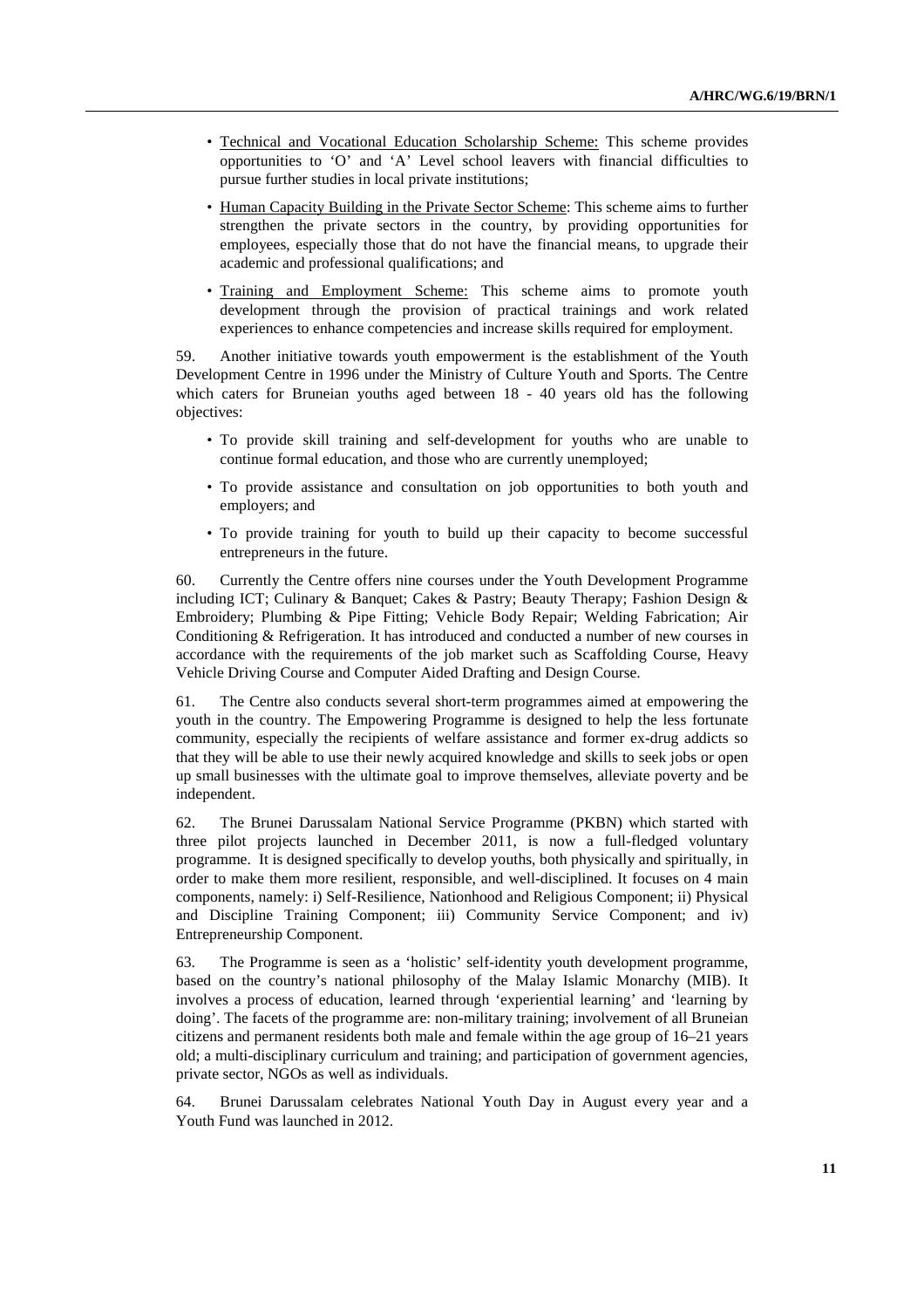#### **F. Promoting education for all (Recommendations 18, 19, 25 and 27)**

65. Brunei Darussalam continues to emphasise education as a key to the country's development. As such, it strives towards quality educational institutions in the aspects of first class infrastructure, excellent human resources, research and development, and efficient and effective management system. With that, Brunei Darussalam has allocated a large portion of its national budget to the education sector.

66. The country achieved improvements in The Education for All Development Index (EDI) for 2011, where it ranked 34 from 127 countries with a high EDI of 0.975.

67. Brunei Darussalam also recognises the long-term benefits towards academic achievement by providing high quality care and early childhood education. Therefore, the country continues to implement its National Education System for the  $21<sup>st</sup>$  Century by the development of the Strategic Plan 2012-2017.

68. This five-year Strategic Plan endeavours to develop the fullest potential of a child through high quality education. The Ministry of Education has three (3) areas of focus, namely: (i) teaching and learning excellence; (ii) professionalism and accountability; and (iii) efficiency and innovativeness. Several initiatives have been prioritised in the Plan, namely: (i) the Early Childhood Care and Education; (ii) the development of the Brunei Teachers' Standards through international best practices; (iii) transformation of Technical and Vocational Education Training including lifelong learning; and (iv) the Infocommunication Technology Education Strategic Blueprint initiative (also known as the *e-Hijrah)*. The Blueprint aims to attain higher levels of literacy among students making the country more efficient and maximising the support of teachers by improving their skills and confidence.

69. The Early Childhood Care and Education programmes aim to enhance the holistic development and well-being of young children. Under the programme, the main services provided are:

- Health Services (0–5 years old);
- Private Child Care Centres (0–3 years old); and
- Government (5 years old) and Non-Government (3–5 years old) Pre-school care and education.

70. Brunei Darussalam is undergoing major reform of its Technical and Vocational Education Training to be better aligned with the social and economic needs of the country and Vision Brunei 2035 in order to cater for the different learning needs of individuals.

71. The *e-Hijrah* works on attaining higher levels of literacy in students through streamlining and maximising the support of teachers by improving their skills and confidence. This initiative will also strengthen the country's global network of other education systems so that they can contribute to and learn from the global education ecosystem.

72. The Brunei Darussalam National Accreditation Council is currently finalising the development of the Brunei Darussalam Qualification Framework which addresses flexible multi-option pathway for adult learners to achieve higher education, taking into account the need to prioritise and utilise resources as efficiently and effectively as possible in all aspects of education and training. It also aims to exceed 90% completion levels of upper secondary education or equivalent by 2017.

73. The Ministry of Education has continuously worked on strengthening the quality of services, such as the Building Improvement of Schools and Infrastructures project; and the building maintenance programme.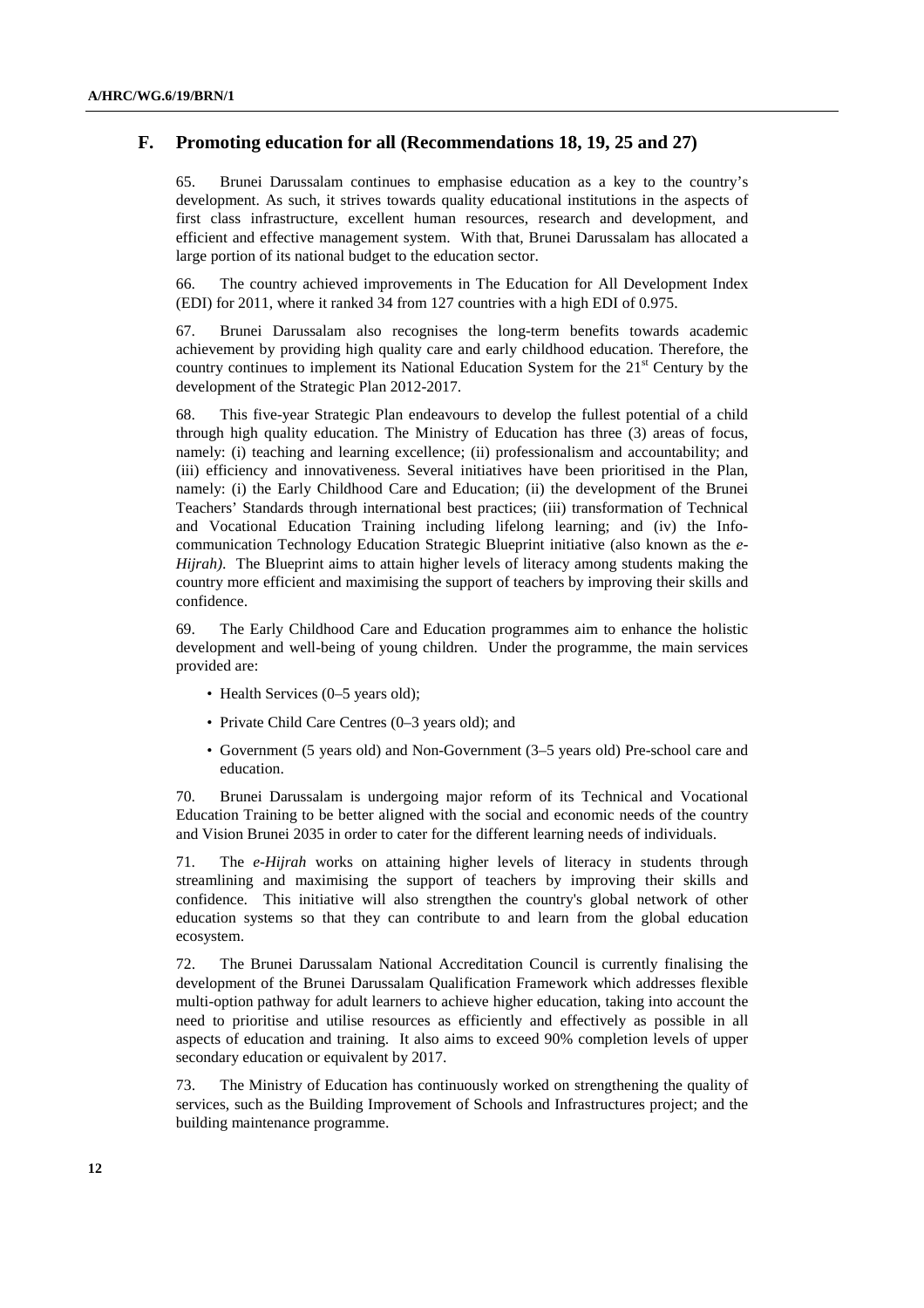74. In January 2012, the country launched an assistance scheme whereby a total of 107 underprivileged students were provided with hostel accommodation to help them attain educational achievement.

#### **G. Access to health services (Recommendations 24 and 25)**

75. Brunei Darussalam, through Brunei Vision 2035*,* continues to emphasise the importance of healthcare as one of the major public investment in human development and enhancing the quality of life of its people. The Ministry of Health is the main agency responsible for the provision, management, delivery and regulatory functions on health in Brunei Darussalam. Comprehensive healthcare is provided through a holistic approach, with particular focus on the improvement of the quality, efficiency, and the effectiveness of service delivery, including support services in the management and administration.

76. Free medical and health care continue to be provided to citizens and includes Maternal and Child Health Services such as vaccination programmes and antenatal screenings.

77. Clinical services also continue to be strengthened and further developed in meeting the needs for health care provision especially at secondary and tertiary levels. The use of up-to-date technology continues to be implemented with the acquisition of new equipment that support in providing more effective and efficient health care.

78. In tandem with the development of clinical services, other support services such as laboratory services, pharmaceutical services and other allied health services are also in place to ensure a holistic approach in health care delivery. Furthermore Rehabilitation Services within the hospital and primary healthcare set-up is also provided in order to elevate the standard of care to patients with rehabilitative needs. The Medical Social Workers Section also plays an important role in providing support services to patients and their families who are in need of support related to socio-economic and psycho-social issues. This will assist with the patients' reintegration back into the community.

79. Brunei Darussalam attained the status of 'Malaria Free' in 1987 by the World Health Organization (WHO) and since then has continued its surveillance through the Malaria Vigilance and Vector Control Unit under the Ministry of Health. In 2000, Brunei Darussalam was also declared Polio Free and has started its programme on the elimination of Lymphatic Filariasis in February 2013. Since June 2011, steps have also been taken to eliminate Hepatitis B in Brunei Darussalam by carrying out research on the status of Hepatitis B contraction and measles immunity among children.

80. For the past two years, initiatives and programme continued to be implemented in supporting Brunei Vision 2035 and the Ministry of Health Vision 2035 as well as aligning and adapting to regional and international strategies and guidelines:

- Continuously promoting the importance of a healthy lifestyle through various initiatives such as the 'National Physical Activities Guidelines', the 'healthy lifestyle programme', the 'healthy lifestyle clinic', and the *'Mukim Sihat'* programme;
- October 2011: Launching of the Brunei National Programme for Prevention of Diabetic Blindness – Ten Year Strategic Plan: 2011-2020;
- Launching of the Brunei Darussalam Healthcare Information Management System (Bru-HIMS) in 2012, as well as acquisition of high technology equipment such as MRI Scanner, CT Scanner, and Mammograms for diagnosis and therapy;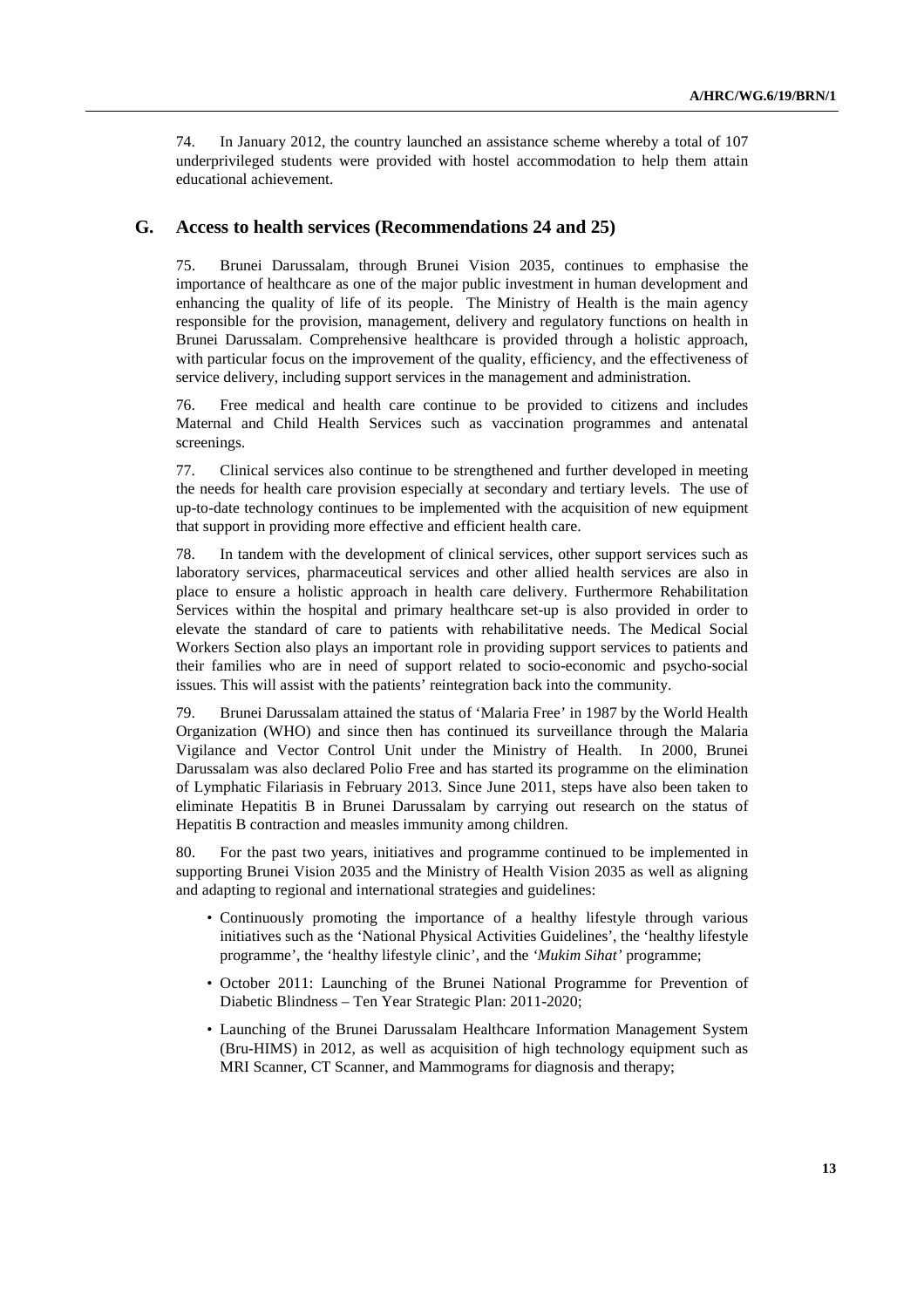- In January 2012, the National Human papillomavirus Vaccination Programme was introduced, which is another preventative strategy to reduce cervical cancer morbidities and mortalities in the country;
- Establishment of the National Pap Smear Registry to screen for cervical cancer amongst women;
- The childhood national immunisation programme (0-5 years) was upgraded with the addition of booster doses to ensure prolonged immunity, in-line with the  $66<sup>th</sup>$ Session of the World Health Assembly (WHA) recommendation<sup>8</sup>. The school entry immunisation requirement was also implemented to ensure higher population immunity. In essence, the national immunisation programmes has reached above 95% coverage;
- Publication of the first phase of the National Health and Nutritional Status Survey, Brunei Darussalam 2009-2011;
- Amendment of the Tobacco Prohibition in Certain Places Notification, enforced in 2012, which aims to reduce the risk factors of exposure to tobacco smoke particularly amongst the public and the environment. In addition, the Tobacco (Labelling) (Amendment) Regulations 2012, enforced in September 2012, mandated the pictorial health warning on cigarettes to be increased by 75%;
- The 'Appreciation Program for the Best Services' was introduced for health clinics, health centres, hospital wards, and medical specialist clinics as part of the initiative to better monitor and enhance the quality of service in health institutions.

81. In April 2011, Brunei Darussalam launched its Health Promotion Blueprint 2011- 2015, as part of the strategies to address health issues focusing on promoting healthy lifestyle. The Blueprint includes establishing and strengthening 'Health in All Policies' across government agencies, as ratified at the  $8<sup>th</sup>$  Global Conference on Health Promotion, Helsinki, June 2013; development of health promotion programmes; and enhancing intersectorial collaboration between government agencies, the private sector, NGOs, civil societies, and communities. The Blueprint will become an integral part of the National Multisectoral Plan for Non-Communicable Diseases Prevention and Control 2013-2018, which has been expanded to meet the more comprehensive goals of the National Non-Communicable Diseases Plan.

82. The Brunei Darussalam National Multisectoral Action Plan for the Prevention and Control of non-communicable diseases 2013-2018 has been developed with its goal to fully align Brunei Darussalam to the global target of 25% relative reduction in premature mortality from non-communicable diseases by 2025 which would be translated to 18% relative reduction by 2018.

83. Under the  $9<sup>th</sup>$  National Development Plan 2007-2012, the Ministry of Health has implemented projects in upgrading and development of new infrastructures which includes new health centres; National Isolation Centre for Pandemic; new dialysis centre in Tutong district; expansion of the psychiatry unit; new extension block for the Ministry of Health's main building; a dedicated block for women and children at Raja Isteri Pengiran Anak Saleha (RIPAS) Hospital; and the extension of scientific services laboratories. More infrastructures are being developed in the coming years including upgrading and expansion of the RIPAS Hospital, the new Department of Pharmaceutical Services building, State Medical Store, Child development Centre, the National Dental Centre and several health centres.

84. To improve health outcomes and to fill in gaps and optimise facilities and human resource utilisation focusing on sustainable health system, universal health coverage, efficient health system models and quality service delivery, the Ministry of Health is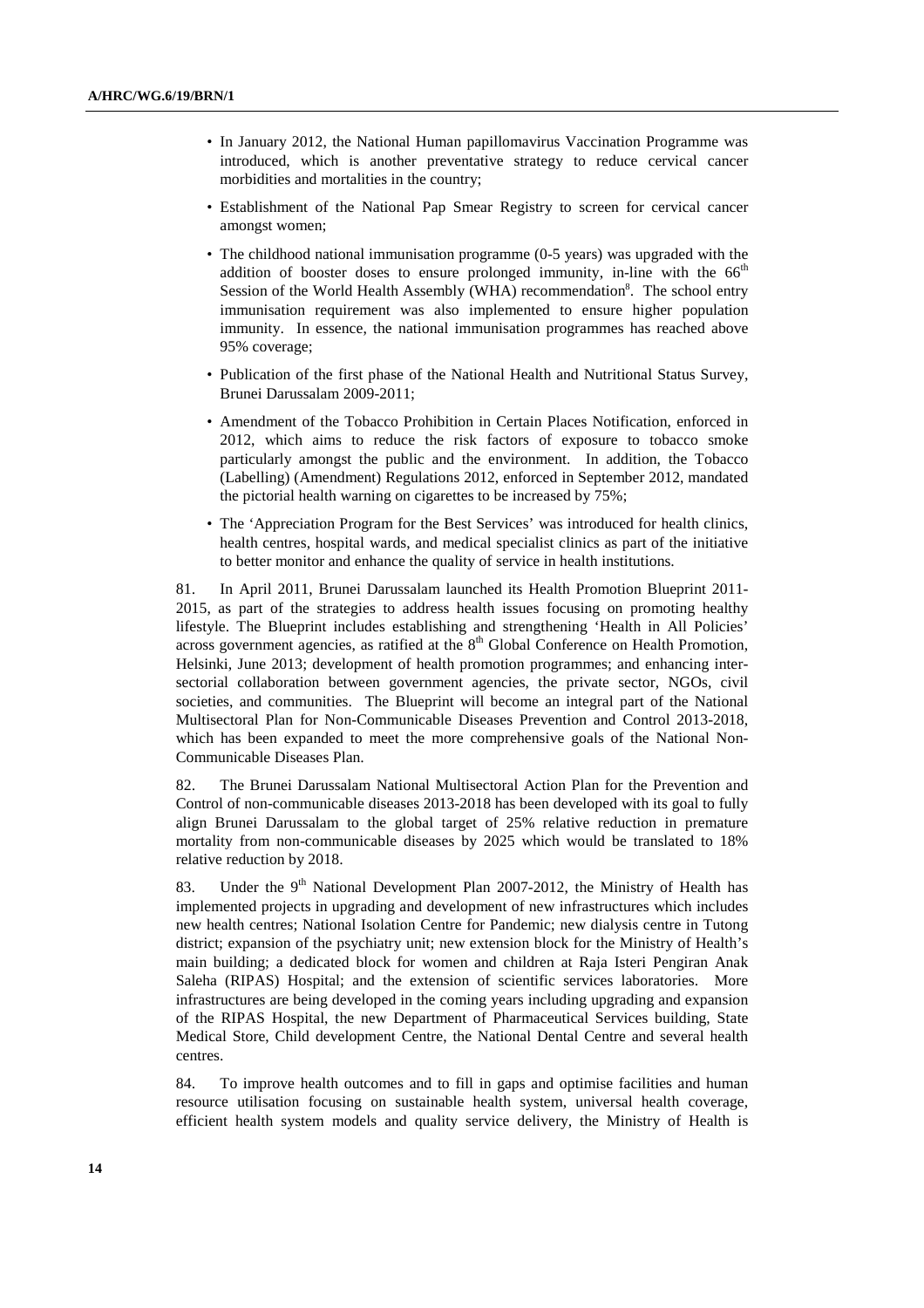developing a comprehensive Brunei Darussalam Health System and Infrastructure Master Plan which is due to be completed in early 2014.

85. Brunei Darussalam aims to address the care and treatment of mentally disordered people in a patient-centred and holistic manner. Considerations are being made to the country's law where it encompasses specific provisions for special categories of patients such as mentally disordered offenders and those lacking capacity to consent for treatment. It also sets the requirement for standards of care and treatment of patients and its facilities.

#### **H. Adequate housing**

86. Under the  $10^{th}$  National Development Plan 2012-2017, the National Housing Programmes continue to constitute an important agenda with the aim to fulfil the hopes. needs and aspiration of its low to middle income citizens and permanent residents to own and occupy quality, safe and affordable housing. Since 2009, construction under the National Housing Scheme has increased by more than 30%, reducing home ownership waiting time. As of 2012, the Scheme contributes to more than 40% of total housing and has reached about 50% of NHS applications. By 2014, the Scheme is projected to fulfil more than 60% of its total applications.

87. The adoption and application of construction innovation through industrial building system has expedited large scale and better quality control housing construction based on environmentally friendly and efficient resource utilisation principles.

88. The housing assistance for the poor and destitute project, implemented under a special committee<sup>9</sup>, aims to provide housing for disadvantaged families. The project involves construction of new houses as well as restoring dilapidated house of those who are eligible after assessment done by the committee. Agencies such as the Islamic Religious Council and the Yayasan Sultan Haji Hassanal Bolkiah also continue to assist in providing homes for those in need.

89. Brunei Darussalam has also introduced various financing schemes that include the house purchase financial assistance, loan for land purchase and a housing saving scheme, which has made home ownership more affordable for its citizens.

#### **I. Trafficking in persons (TIPs)**

90. In August 2011, Brunei Darussalam established a Heads of Specialist Trafficking Unit<sup>10</sup> to address TIPs-related issues. Brunei Darussalam also established the Human Trafficking Investigation Unit, under the Royal Brunei Police Force to specialise in investigating TIPs offences in accordance to the Trafficking and Smuggling in Persons Order, 2004. Standard Operating Procedures have also been developed to outline procedures by which TIPs investigations will be conducted.

91. The country has demonstrated progress in its anti-trafficking law enforcement efforts in recent years by increasing capacity building, inter-agency coordination, as well as seeking technical assistance. Relevant officials have also attended various meetings related to People Smuggling, TIPs and related Transnational Crime.

92. In early 2012, the Government of Brunei Darussalam enacted several amendments to the Penal Code (Sections 294B and 377F) in order to further curb commercial sexual exploitation among children. The Trafficking and Smuggling of Persons Order 2004 also prohibits both sex and labour trafficking, which carries stringent punishments of up to 30 years' imprisonment.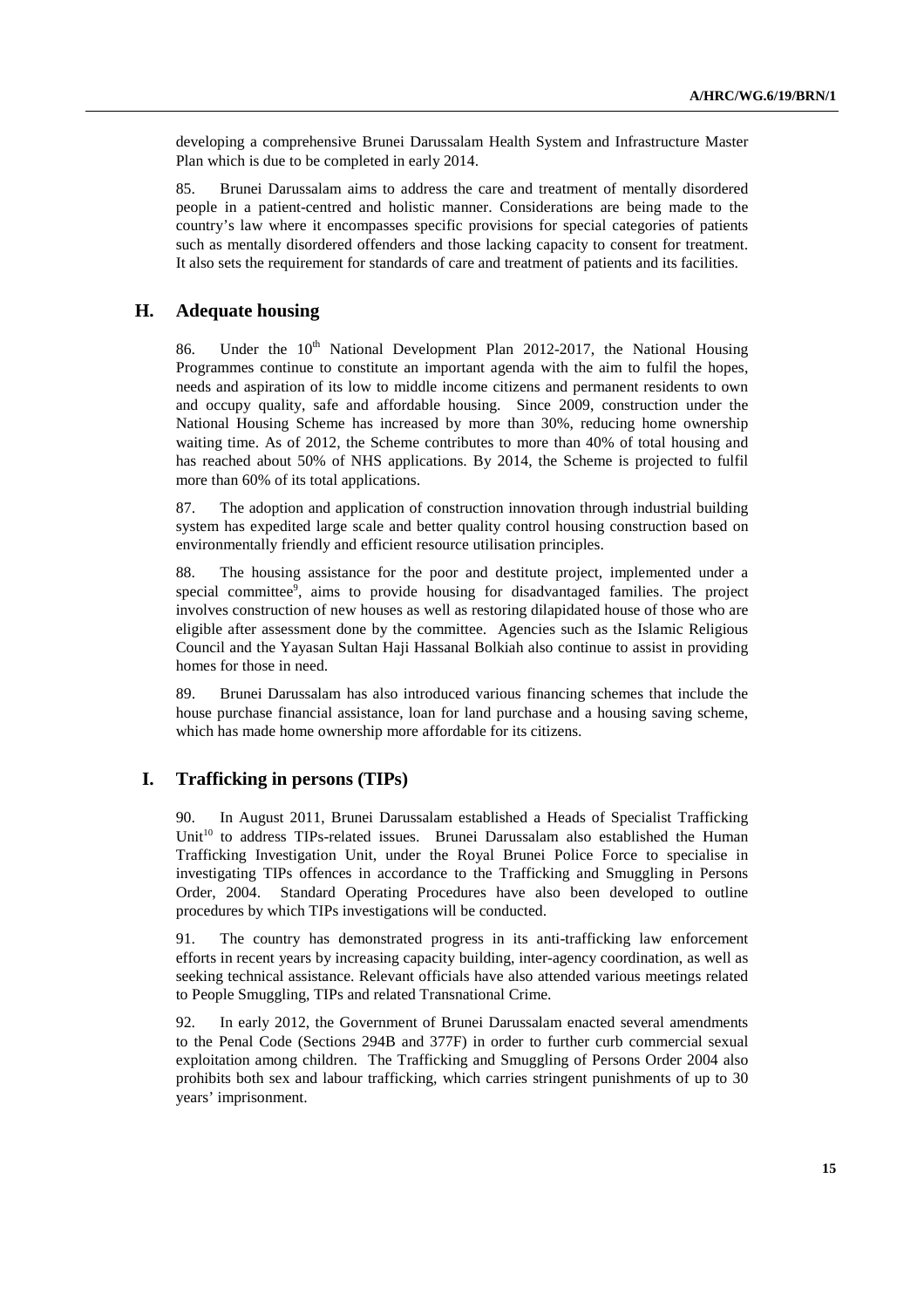93. Since 2012, in an effort to prevent labour trafficking, the Department of Labour, Ministry of Home Affairs introduced licensing requirements for all labour recruitment agencies, which involve a monetary deposit as well as company-wide and individual background checks. In January 2012, the Employment Agencies Order 2004 was fully implemented in the country and provides for comprehensive measures to further stabilise security, welfare, safety and the protection of workers' rights by taking into account the standards of the International Labour Organization.

94. The Employment Order 2009, which covers both local and foreign employees, incorporates aspects such as legal action in the event of non-payment of salary, worker health, accommodation, medical care standards as well as responsibility for repatriation expenses. The Department of Labour and the Department of Immigration and National Registration conducted nationwide road shows to publicise workers' rights and various indicators of forced labour, such as non-payment of wages. Campaigns have been held to raise awareness of and encourage compliance with labour and immigration laws.

#### **J. Capacity building (Recommendations 9, 10, 12, 29, 30, and 33)**

Brunei Darussalam has participated in a number of regional and international events pertaining to human rights, namely:

- Anti-trafficking training course, organised by the Government of Malaysia and the Commonwealth Secretariat to increase the awareness of and respect for human rights in policing;
- A 4-day workshop entitled "World Health Organization-International Classification of Functioning, Disability, and Health";
- A ministerial level APEC Women and the Economy Forum where participants discussed women's participation in the economy, particularly on innovative economy, business opportunity and human capital;
- A workshop on the Geneva Conventions Order 2005 and International Humanitarian Law in conjunction with the International Committee of the Red Cross (ICRC) Regional Delegation in Kuala Lumpur;
- An Awareness Forum on Convention on Elimination Discrimination Against Women organised by the Council of Women of Brunei Darussalam, followed by a 2-day seminar on "Empowering Women's Involvement in ASEAN development";
- Workshops relating to Convention on the Rights of Persons with Disabilities organised by the National Empowerment Office, Royal Thai Government, and The United Nations Economic and Social Commission for Asia and the Pacific (UNESCAP);
- Regional training on "Crimes on Minors linked to Domestic Violence and Specifically on Victims of Human Trafficking", jointly organised by the Royal Brunei Police Force & *Service De Cooperation Technique Internationale de Police*;
- First and second ASEAN Immigration Course for senior immigration officers on Fraudulent Document and Anti-Trafficking;
- The Bali Process Technical Experts Workshop on TIPs and the Bali Process Forum on advancing regional cooperation on TIPs; and
- An ASEAN TIPs Training Workshop held in Singapore in October 2013.

96. Since 1995, Brunei Darussalam has offered scholarships for international students to pursue higher level education in various academic institutions in the country. Nearly 400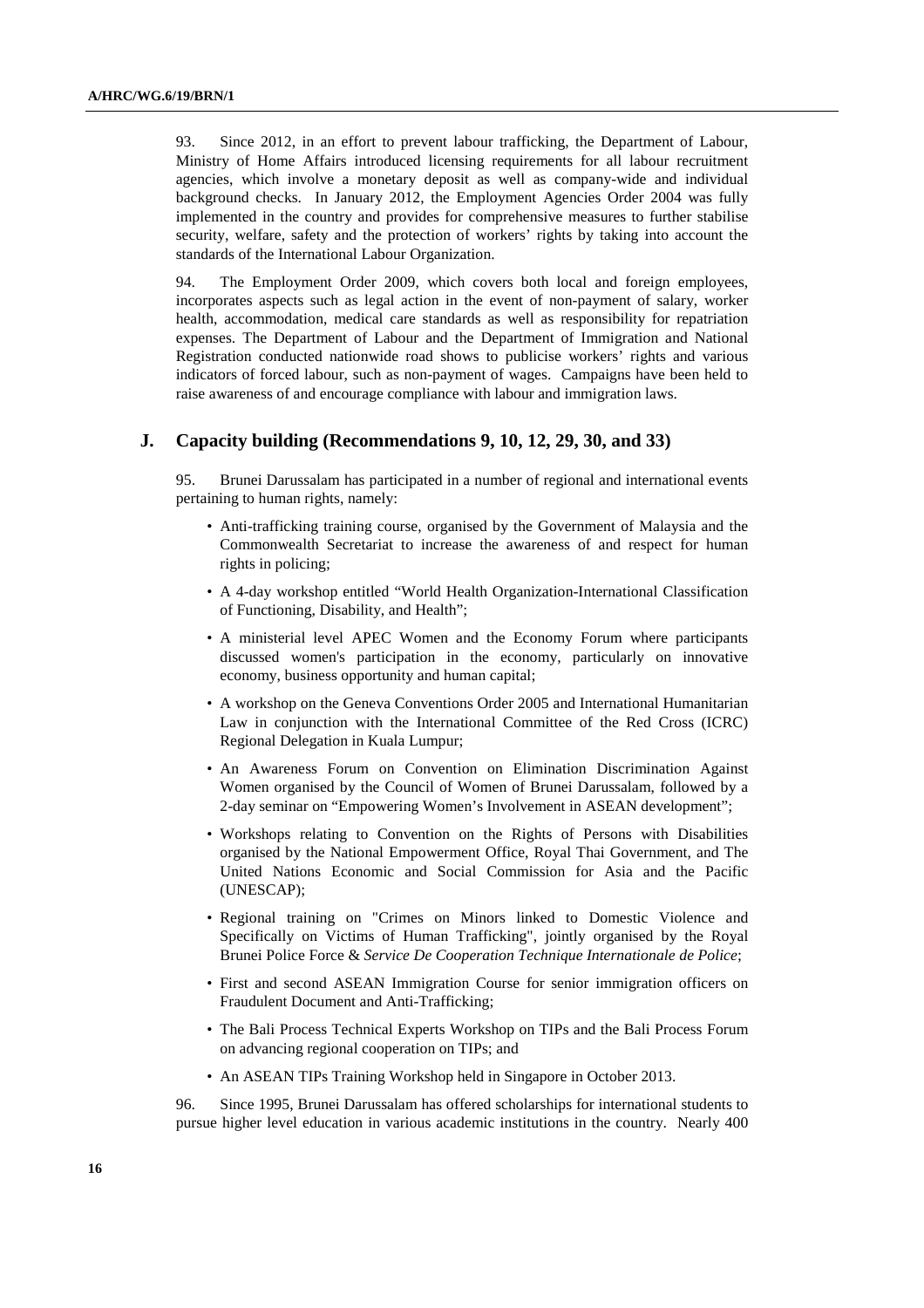scholarships have been granted to students from over 63 countries in Asia, Africa, and European regions, to pursue further studies at Universiti Brunei Darussalam (UBD), Universiti Islam Sultan Sharif Ali (UNISSA), and Institut Teknologi Brunei (ITB).

97. In June 2012, a Memorandum of Understanding on a five-year Brunei-U.S. English Language Enrichment Project for ASEAN was signed between UBD and the East-West Centre. The US\$25 million project, funded by the Government of Brunei Darussalam, aims to strengthen the use of the English language amongst ASEAN members as a means to facilitate ASEAN integration. The main content of the project is an 11-week English language enrichment programme. Since 2012, more than 120 officers, diplomats, and teachers from ASEAN countries have participated in the programme. The project is also complemented by two other initiatives: i) English as a Foreign Language Fellows Exchange Programme; and ii) UBD and U.S. exchange of senior and junior staff.

98. In July 2013, the East Asia Summit Foreign Ministers' Consultation was held whereby Ministers had welcomed Brunei Darussalam's offer of scholarships for an 18 month Master of Public Policy and Management (MPPM) programme, which would commence on 27 December 2013 at UBD.

99. Over the years, Brunei Darussalam has also been active in providing assistance to several Least Developed Countries, including Landlocked Developing Countries and Small Island Developing States. The country's assistance ranges from financial support to reconstruction projects and technical cooperation. Since 1985, Brunei Darussalam has contributed more than GBP13 million to the Commonwealth Fund for Technical Cooperation (CFTC) and actively participated in its activities. The CFTC supports cooperation that draws on the skills and expertise of all its membership to help countries put in place sustainable solutions to key national development challenges.

100. Through the Commonwealth Secretariat Strategic Plan (2013-2017), the CFTC provides various technical assistance to member states which includes engaging constructively with international and regional human rights mechanisms such as the UPR process, and help members implement UPR outcomes.

101. Brunei Darussalam has also participated in various programmes organised by regional and international bodies such as the AICHR, ASEAN Committee on Women, Non-Aligned Movement Institute for the Empowerment of Women and the Commonwealth. It also works with the UN Women through the ASEAN framework, in terms of accessing technical assistance on innovative programmes and strategies to foster women's empowerment and gender equality. The Government of Brunei Darussalam will continue its efforts to participate in capacity building programmes in regional and international bodies as a means to gain and share knowledge, information, experience and best practices.

#### **K. Promoting cultural understanding** *(***Addressing recommendation 5, 6, and 31)**

102. Islam is the official religion and a way of life for the people of Brunei as enshrined in the 1959 Constitution and again reflected in the Constitution's amendment in 2004. As such, the activities of the society in Brunei Darussalam revolve around its Malay culture and Islamic faith. However, non-Muslims can practise their religions in peace and harmony and this provision is also enshrined in the Constitution.

103. Brunei Darussalam's history depicts very harmonious inter-religious and intercultural relations, which can be witnessed especially during the "Eid" celebration in the country when all Muslims have their "open house" and everyone is welcomed. Likewise,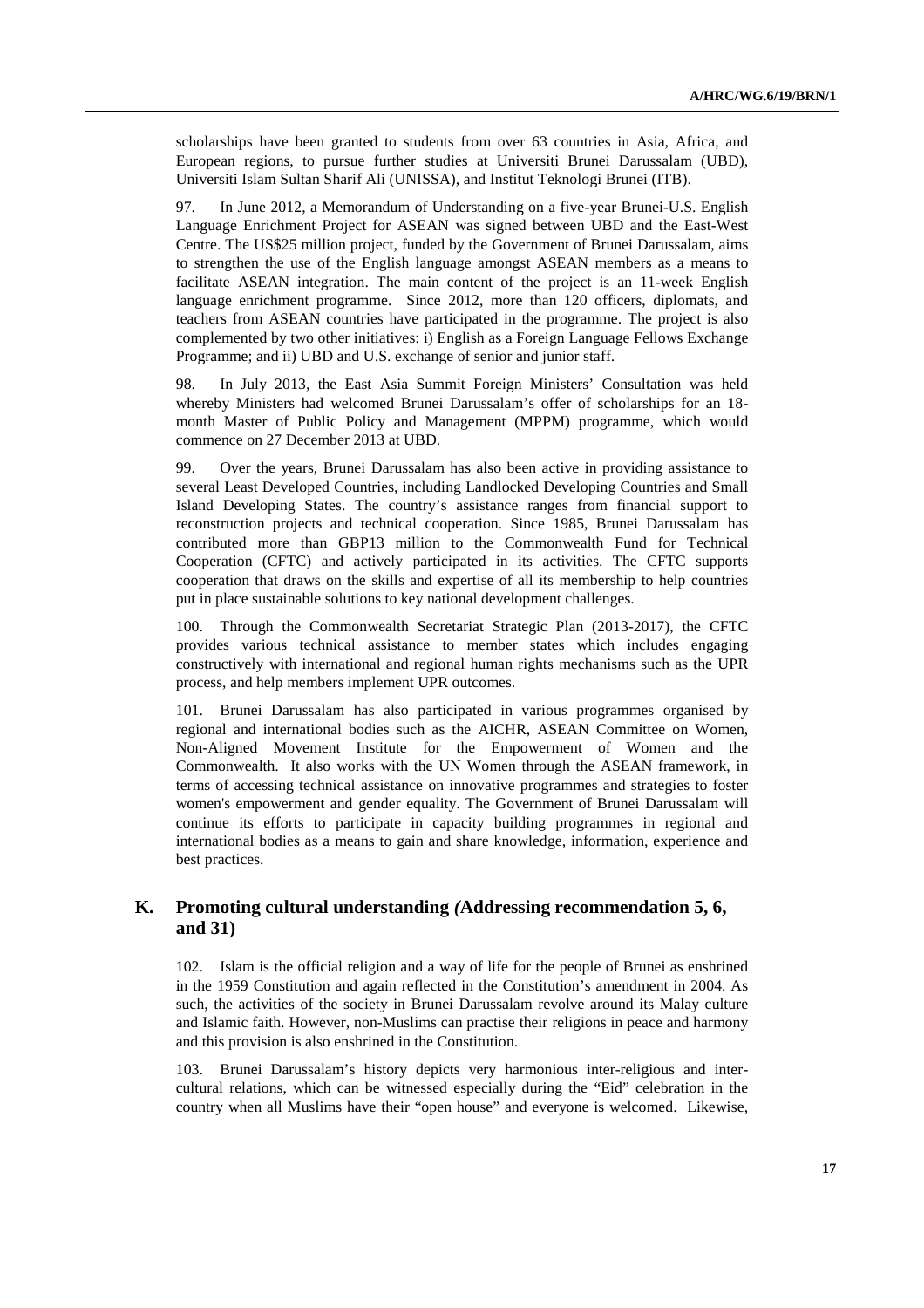similar practice has been observed during the Chinese New Year celebration. This practice and tradition contributes towards the strengthening of social harmony and promotes friendship and understanding amongst communities in the country.

104. Brunei Darussalam also supports any programmes related to religious harmony, in line with the Constitution of Brunei Darussalam and Islamic principles. Furthermore, Brunei Darussalam has in place relevant provisions under Chapter XV of the Penal Code (CAP 22) which relates to the peaceful practice of religions in this country.

105. In June 2012, Brunei Darussalam became a member of the United Nations Alliance of Civilizations (UNAOC) Group of Friends, in support of its efforts to promote better understanding among different faiths and civilisations. Brunei Darussalam underlines the importance of harmonious relations among different races and faiths to ensure continued peace and stability in the country. The country also continues to participate in meetings related to interfaith dialogue and encourages government officers and leaders of religious communities to attend international interfaith meetings.

#### **L. Cyber security (Recommendation 23)**

106. With the rise of global internet-related sex crimes, the Attorney General's Chambers (AGC) made several new amendments to the Penal Code to prevent the growing number of sexual offences that use technology as a medium. Those above the age of 21 who are on the prowl in the Internet or otherwise under false pretences and subsequently meet and travel to meet persons under the age of 16 with the intention of committing sexual offences can be charged for Sexual Grooming (Section 377G) while new offences of possession of an indecent photograph of a child (Section 293A) and the taking, distribution, showing, advertisement and access of indecent photograph of a child (Section 293B) aims to put a stop to the activities of those who are gratified by child pornography. Other new offences such as Voyeurism (Section 377G) and the printing and publication of voyeuristic recordings (Section 377I) have also been introduced to address the use of platforms like social networking to disseminate such recordings.

107. In March 2013, the Child Online Protection National Strategy Framework for Brunei Darussalam was set up, consisting of a sound research base and monitoring system; capacity building for raising awareness; strengthening existing legal measures; international cooperation; and working with relevant industries. In compliance with the International Telecommunication Union (ITU) COP global initiative, the Framework will address the practical and effective measures for tackling children online based on the five (5) pillars of the ITU COP, namely: Legal Measures; Technical & Procedural Measures; Organisational Structures; Capacity Building; and International Cooperation. Awareness Programmes on COP; Cyber Security; and Internet Etiquette have also been conducted in the country.

108. In June 2012, Brunei Darussalam attended the ASEAN Conference on "Working towards a Cyber Pornography and Cyber Prostitution-Free Southeast Asia" held in Manila, Philippines, which aimed to understand the dynamics and realities of cyber pornography and cyber prostitution. This is in order to develop a more comprehensive and responsive intervention to address the issue through sharing regional experiences; developing a regional agenda; and recommending regional mechanisms to combat cyber pornography and cyber prostitution.

#### **M. Non-governmental organisations (NGOs)**

109. Consultations with the  $NGOS<sup>11</sup>$  are held regularly as partners in human rights-related matters including the formulation of legislation and implementation of relevant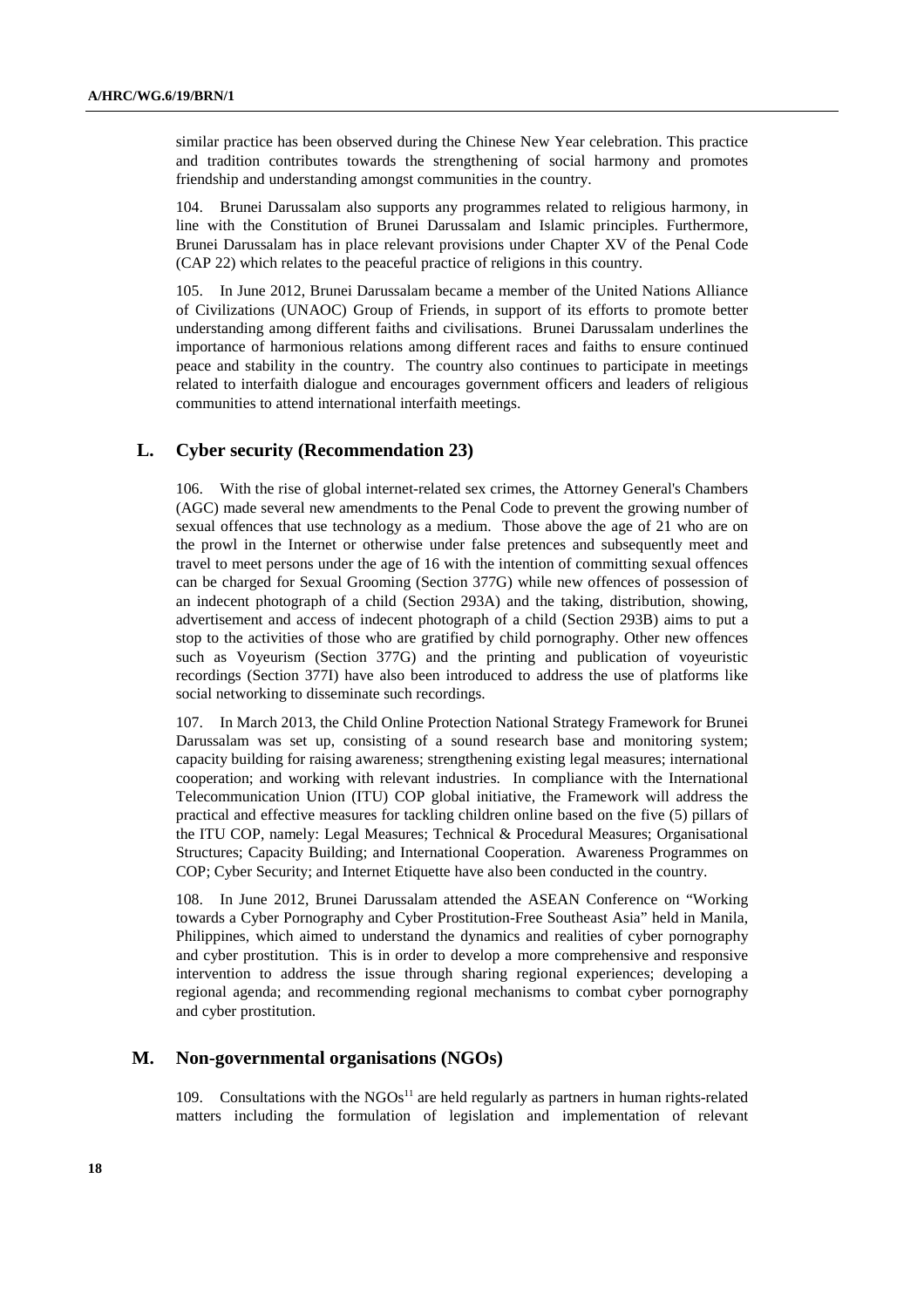programmes. Brunei Darussalam works closely with NGOs in enhancing awareness on human rights related issues in the country, namely through educational preventive programmes; road shows; awareness campaigns; fund-raising activities; and talks to the community and institutions. Outreach programmes are conducted in conjunction with women, youth groups, uniformed personnel and government officers.

## **V. Challenges, constraints and national priorities**

110. To achieve a sustainable economic development and growth, the challenge specific to Brunei Darussalam is to ensure that existing policies will be implemented towards Brunei Vision 2035. Brunei Darussalam thus needs to ensure that continuous efforts are undertaken in areas such as developing its human capital through education and training; protecting and empowering the vulnerable such as the poor and women; ensuring food security; continued vigilance in containing physical and disease threats as well as safeguarding the environment.

111. The challenges faced by Brunei Darussalam in its efforts to further promote and protect human rights in the country include:

#### *Education*

• There is a need for technical assistance from UNESCO and other EFA partners to conduct activities such as assessment, monitoring and evaluation of pre-school education initiatives at the regional level for collaborative projects between UNESCO, SEAMEO and ASEAN.

#### *Healthcare*

• While the Government continues to provide scholarships to students to study Medicine, there remain a shortage of qualified local health personnel in the country such as doctors, nurses and other allied health professionals.

#### *Probation*

- There is a need for probation officers to enhance their skills and knowledge to better manage both youth and adult offenders where new programmes need to be developed.
- There is also a need for probation officers and supporting agencies to undergo training or perform work attachments, including: standard operating procedures for youth and adult probation services; case management of probationers; and rehabilitative programmes for youth and adult probationers.

112. Brunei Darussalam looks forward to being able to share experiences, expertise and upcoming events, programmes and training from the international community.

### **VI. Conclusion**

113. It is the continued goal of Brunei Darussalam to promote, protect, and enhance awareness of the basic rights and needs of its people. The Government of His Majesty the Sultan and Yang Di Pertuan of Brunei Darussalam has placed stronger emphasis in promoting human rights by ensuring the provision of the right to basic standards in healthcare, education, food, shelter and welfare of the people. In Brunei Vision 2035, one of the strategies for its realisation is on social security strategy, namely to ensure the nation